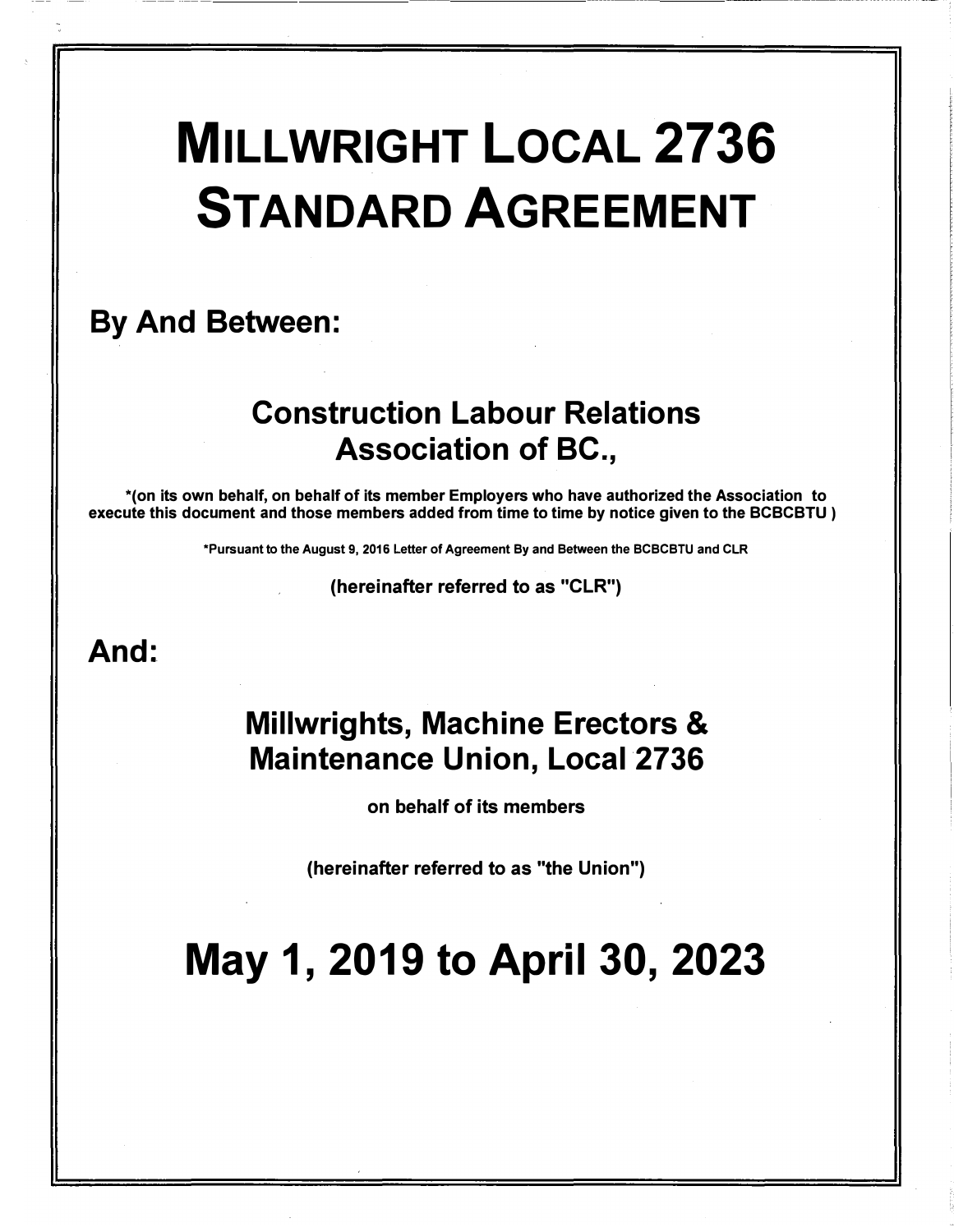Millwright Local 2736 Standard Agreement

 $\hat{\gamma}$ 

÷,

May 1, 2019 to April 30, 2023

# **Table of Contents**

| 100   |                              |                                                              |
|-------|------------------------------|--------------------------------------------------------------|
| 2.00  |                              |                                                              |
| 3.00  |                              |                                                              |
| 4.00  |                              |                                                              |
| 5.00  |                              |                                                              |
| 6.00  |                              |                                                              |
| 7.00  |                              |                                                              |
| 8.00  |                              |                                                              |
| 9.00  |                              |                                                              |
| 10.00 |                              |                                                              |
| 11.00 |                              |                                                              |
| 1200  |                              |                                                              |
| 13.00 |                              |                                                              |
| 14.00 |                              |                                                              |
| 15.00 |                              |                                                              |
| 16.00 |                              |                                                              |
| 17.00 |                              |                                                              |
| 18.00 |                              |                                                              |
| 1900  |                              |                                                              |
| 20.00 |                              |                                                              |
| 21.00 |                              |                                                              |
| 22.00 |                              |                                                              |
|       |                              |                                                              |
|       |                              |                                                              |
|       |                              |                                                              |
|       |                              |                                                              |
|       | Appendix "A"<br>Appendix "B" | Local Residents, Transportation and Accommodation Expense 13 |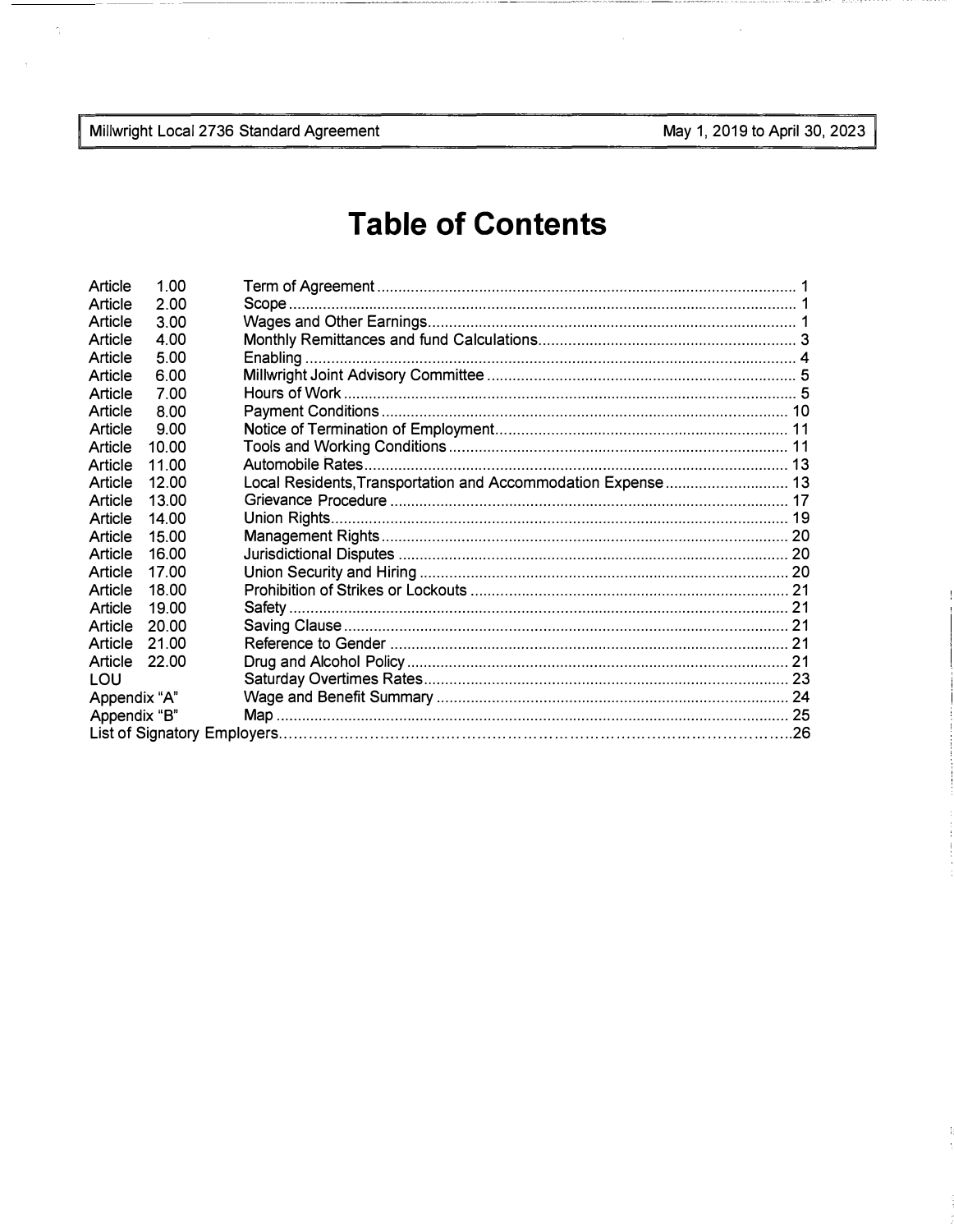Millwright Local 2736 Standard Agreement Millwright Local 2736 Standard Agreement May 1, 2019 to April 30, 2023

### ARTICLE 1.00 - TERM OF AGREEMENT

- 1.01 The term of the Agreement shall be May 1, 2019 and continue through April 30, 2023 and from year to year thereafter subject to the right of either party to the Agreement within four (4) months immediately preceding the date of expiry of this Agreement, or immediately preceding the last day of April in any year thereafter, by written notice to require the other party to the Agreement to commence collective bargaining.
- 1.02 Should either party give written notice to the other party pursuant hereto, this Agreement shall thereafter continue in full force and effect until the Union shall give notice of strike, or the Employer shall give notice of a lockout, or the parties conclude a renewal or revision of the Agreement, or a new Collective Agreement.
- 1.03 The operation of Section 50 (2) and (3) of the Labour Relations Code of BC is hereby excluded.

#### ARTICLE 2.00 - SCOPE

- 2.01 Each Employer in accordance with the scope of its own certification or subsisting voluntary recognition recognizes the Union as the sole and exclusive bargaining representative for all journeymen and apprentices employed in the Millwrighting trade on work within the scope of this Collective Agreement.
- 2.02 The Union recognizes the Construction Labour Relations Association of British Columbia as the sole and exclusive bargaining representative of all Employers bound by this Collective Agreement.
- 2.03 The terms of this Collective Agreement shall apply to all parts of British Columbia.

#### (a) Subcontracting

The Employer agrees not to sublet or contract any work covered by the Millwright Trade jurisdiction coming within the scope of this agreement unless the contractor to whom the work is sublet or contracted to agrees to comply with the terms and conditions of this Agreement.

- (b) Where the term "millwright" or "members" is used such term shall embrace all members of the Local Union to this Agreement or Employees employed under the terms of this Agreement.
- 2.04 It is understood and agreed by the parties that they support the concept of "pre-jobs" for local or "out of town" projects of substantive size or with special characteristics. Such pre-jobs may be called by either party and will be held in conjunction with the BCYT Building and Construction Trades Council in consultation and co-operation with CLR and the responsible CLR contractor. Pre-jobs shall be open to all building trade unions. Topics of consideration (among others) include: hours of labour, overtime, travel, transportation, manpower requirements, safety and health, camp and catering, hotel-motel facilities, job durations, responsible representatives, managers and supervisors etc. Jurisdictional mark-ups shall be included when required. Pre-job meetings shall generally be held in the Lower Mainland.

#### ARTICLE 3.00 - WAGES AND OTHER EARNINGS

#### 3.01 Millwrights Local 2736

The minimum hourly wage rate for a Millwright Journeyman shall be found in Appendix "A" attached herein.

Foreman rates will be journeyman rates plus 15% per hour. General Foreman rates will be journeyman rates plus 20% per hour.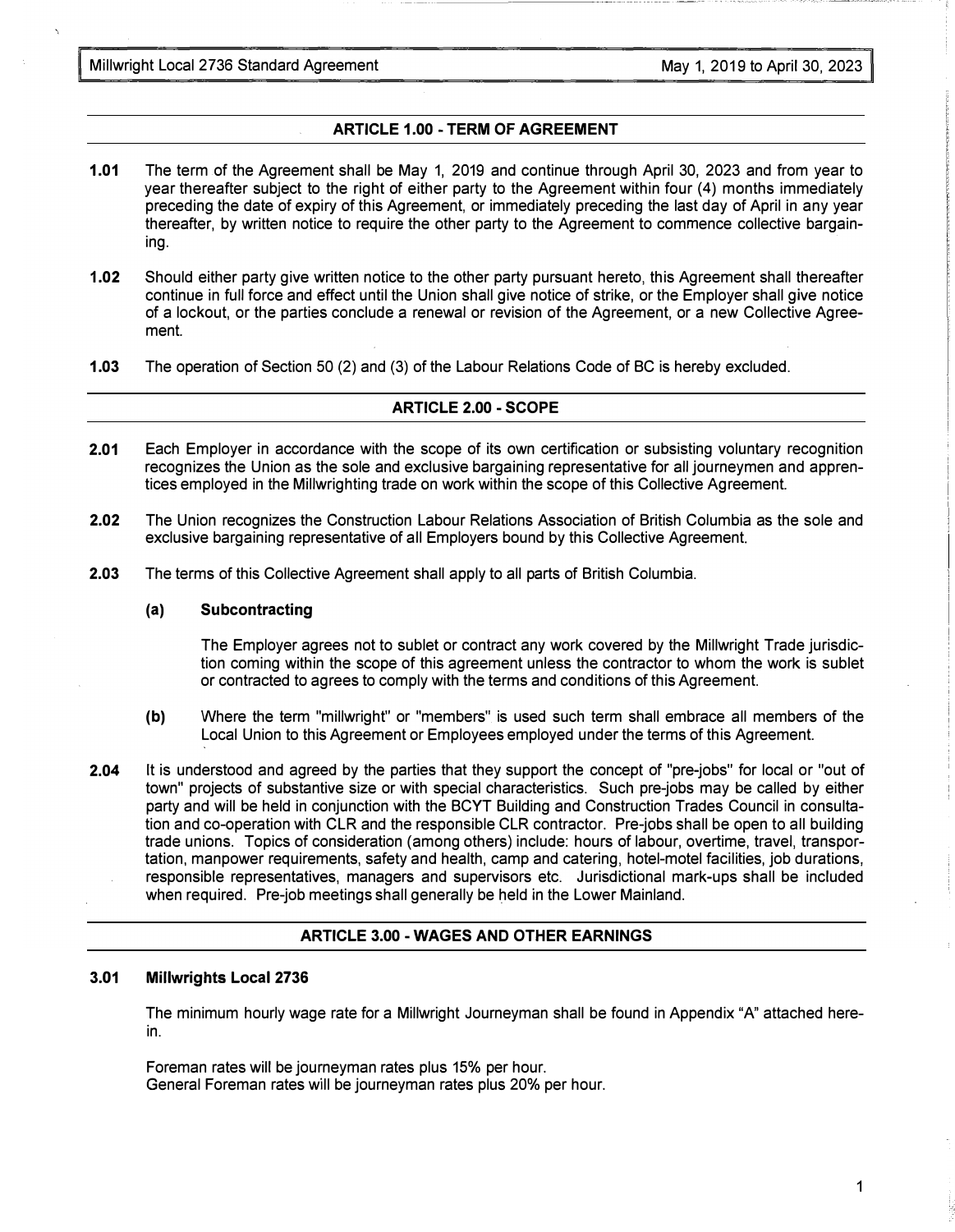#### 3.02 First Aid Attendant:

Members who act as first aid attendants shall receive seventy- five cents (\$0.75) per hour above their wage rate.

#### 3.03 Apprentices:

All references to Millwright Apprentices shall be governed by the Regulations of the Industry Training Act (ITA), excepting the wage rates, as they affect the trade of Millwrighting.

Apprentice Millwrights shall be paid on a percentage of the basic Journeyman rate as follows:

| 1st year                                           | 55% |
|----------------------------------------------------|-----|
| after six months served and completed              | 60% |
| 2nd year (following successful completion of exam  | 65% |
| after six months served and completed              | 70% |
| 3rd year (following successful completion of exam) | 75% |
| after six months served and completed              | 80% |
| 4th year (following successful completion of exam) | 85% |
| after six months served and completed              | 90% |
|                                                    |     |

#### 3.04 Apprentice Ratio:

All apprentices employed under the terms of this agreement shall be members in good standing of the Millwright Union. All apprentices will be indentured to the Millwrights Local Union 2736 and shall be placed on jobs that will provide a full and complete apprenticeship.

The maximum ratio of apprentices to journeymen millwrights on the job will be one apprentice to the first two journeymen and one additional apprentice to every four thereafter.

When Employers do not have the ratio of apprentices as outlined above, the Union will assist with the placement of unemployed indentured apprentices at the first opportunity, as long as it is practicable and suits the Employers job order needs.

All apprentices shall work with the tools of the trade and shall only do work customarily done by millwrights, it being understood that each apprentice shall be under the supervision of a journeyman

The Employer shall give preference of re-employment to an apprentice following an assigned session of vocational school, if work is available.

#### 3.05 Vacation Pay and Statutory Holiday Pay

Vacation pay (6%) and statutory or general holiday pay (6%) shall be combined in an amount equal to (12%). These amounts shall include any additional statutory holiday or general holiday, which may be declared by the Federal and/or Provincial Governments.

These amounts shall be paid on the gross hourly earnings of each member on each pay cheque.

#### 3.06 Statutory Holidays

All work performed on the following recognized holidays shall be paid for at the rate of double time, plus any applicable shift differential, as follows:

New Year's Day \*\*Family Day (2<sup>nd</sup> Monday in February) Good Friday Easter Monday

Victoria Day Canada Day Friday before B.C. Day British Columbia Day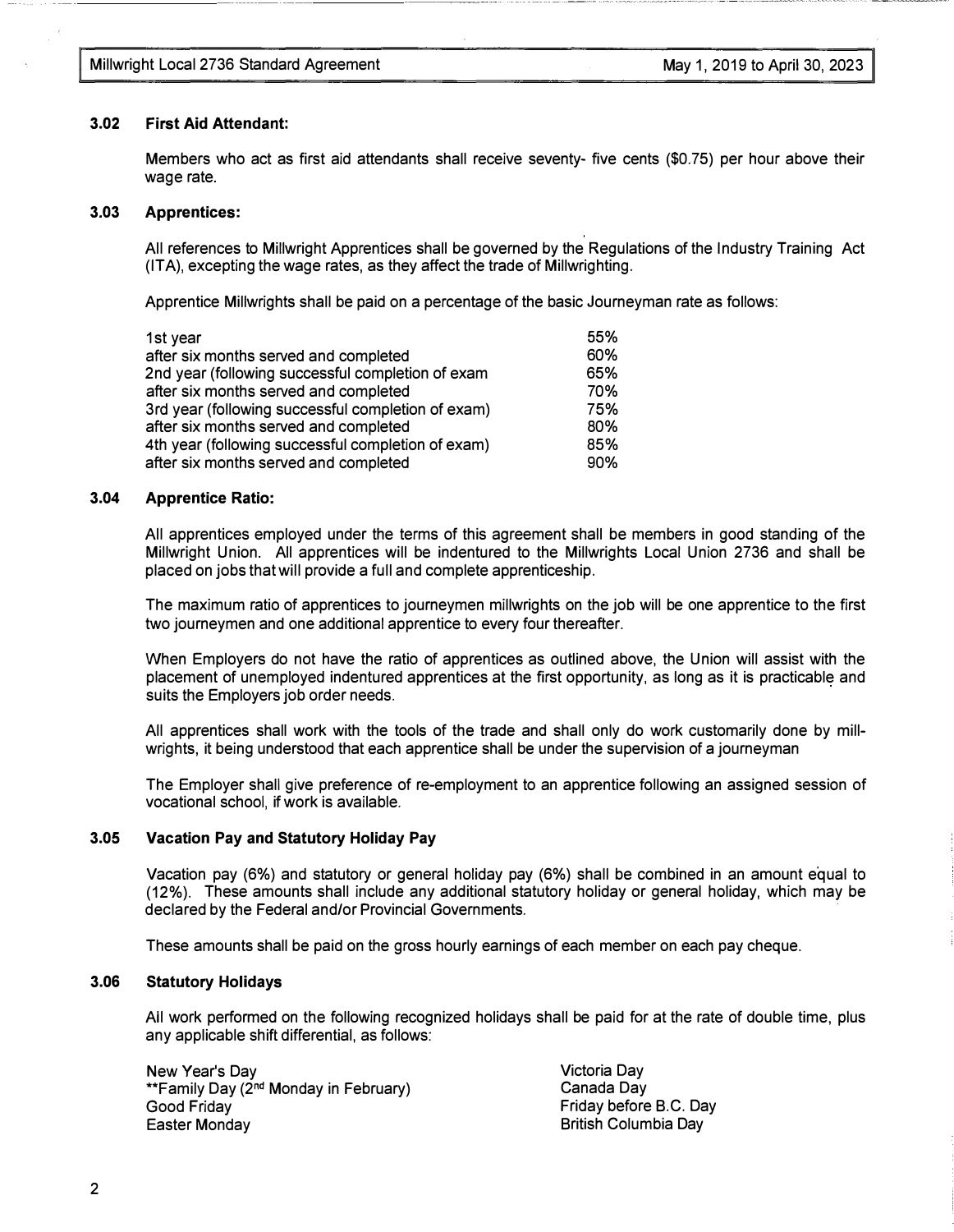----

Friday before Labour Day Labour Day Thanksgiving Day

Remembrance Day Christmas Day Boxing Day

and any one Federal or Provincial Holiday that may be established. Refer to Overall Memorandum of Settlement for the exception for non-industrial projects.

3.07 Should any of the above holidays fall on a Saturday or Sunday, the following working day will be observed. When Christmas Day falls on a Saturday or Sunday, the following Monday and Tuesday will be observed as Christmas Day and Boxing Day.

- --------------

- 3.08 No work shall be performed on Labour Day, except for the preservation of life or imminent danger to property.
- 3.09 Employees are eligible to take up to three (3) weeks' annual vacation, with written request and approval of the Employer regarding the timing and duration of the vacation.
- 3.10 In the event the Federal or Provincial Governments declare a new Statutory Holiday, representatives from BCBCBTU and CLRA shall meet when the holiday comes into effect to determine which Non-Statutory Holiday currently provided for in the collective agreement shall be floated to between Christmas and New Years.

#### ARTICLE 4.00 - MONTHLY REMITTANCES AND FUND CALCULATIONS

- 4.01 Notwithstanding any provisions of this Collective Agreement or any other document, including any document respecting the establishment or administration of the said Funds listed herein, the Employer's liability to the said Funds shall be limited to remittance of the monetary Contributions in the manners and at the times set out herein.
- 4.02 The Employer shall remit to Millwrights Local 2736 Pension and Benefit Plans all Employer contributions and Employee deductions, required under the terms of this Agreement, on or before the fifteenth (15) of the month, for all hours earned in the previous month, on account to the funds as outlined in Appendix "A". All Employer contributions for Pension and Health & Welfare shall be calculated on an "hours earned" basis. All other Employer contributions shall be calculated on an "hours worked" basis. All deductions for field dues shall be calculated on an "hours earned" basis.

#### 4.03 BCBCBTU Fund

The Employers will provide funding for the BCBCBTU as outlined in Appendix A for all hours earned as established in this collective agreement by the contributions made to the Jurisdictional Assignment Plan (JAPlan). Notwithstanding the foregoing, such contribution shall continue for as long as the Bargaining Council (BCBCBTU) structure continues to exist pursuant to the Labour Relations Code.

#### 4.04 CLR Contract Administration Fund

(a) The Union shall collect all Employer contributions designated to the Construction Labour Relations Association of B.C. Contract Administration Fund, and in turn shall forward such contributions directly to CLRA, or its successor. The contributions shall be forwarded to CLRA not later than the last working day of the month following that for which such contributions are payable.

The CLRA contributions shall be accompanied by a form, which shall include at least the following information:

- (i) name of each Employer from whom contributions were collected
- (ii) amount collected from each individual Employer,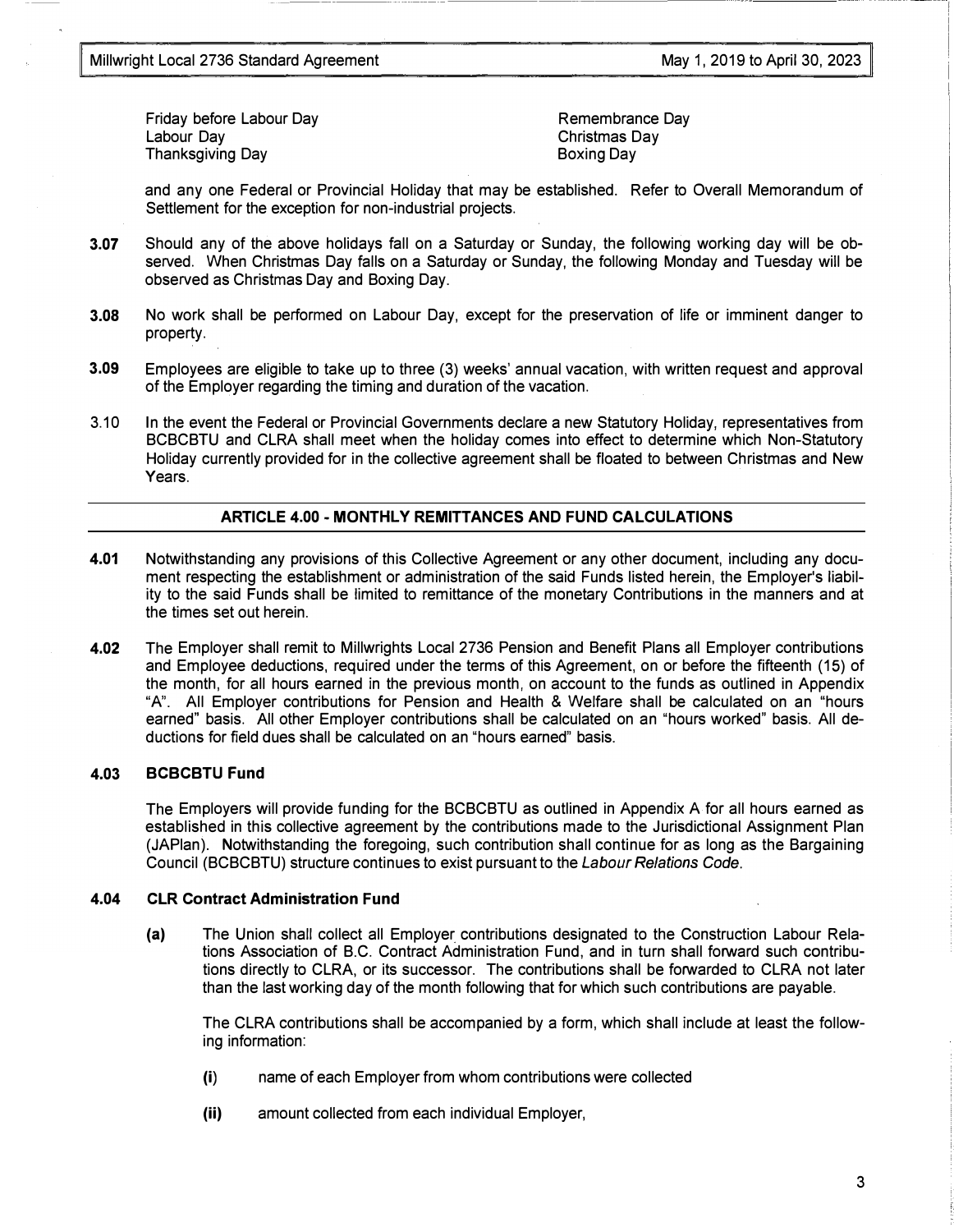- (iii) total amount collected,
- (iv) period for which contributions are payable.
- (b) The Union shall be entitled to deduct an amount equal to sixty-six dollars (\$66.00) of the total Employer contributions collected, to cover administration costs, prior to forwarding such contributions.

#### 4.05 Field Dues

The Field Dues as determined by the Union shall be deducted from wages on an hours earned basis. This amount shall be deducted from each Employee's pay cheque and remitted in the manner outlined in Article 4.02.

#### 4.06 Notice

The Union shall provide the CLRA and Employers with thirty (30) days written notice prior to implementing any changes in the amounts of any Employee deductions.

#### 4.07 Millwright Apprenticeship and Millwright Joint Advisory Funds

The Millwright Apprenticeship and Millwright Joint Advisory Funds shall be equally and jointly trusteed by representatives appointed by CLRA and Millwrights Local 2736 respectively.

#### 4.08 BC Jurisdictional Assignment Plan and the Rehabilitation Plan

The BC Jurisdictional Assignment Plan and the Rehabilitation Plan (CIRP), are governed by Boards of Directors appointed on an equal basis by the BC Building Trades and CLRA.

#### 4.09 Delinquent Payments

- (a) In the event an Employer fails to remit contributions in conformity with the foregoing provisions of this Agreement, the Union is free to take economic action it deems necessary against such Employer and such action shall not be considered a violation of this agreement.
- (b) The Union will advise the Employer within forty-eight (48) hours in writing of any delinquency.
- (c) If the Employer fails to respond within forty-eight (48) hours of receipt of notification, exclusive of Saturdays, Sundays, and Holidays, the Union shall require a ten percent (10%) penalty of the amount of the late payment.

#### ARTICLE 5.00 - ENABLING

- 5.01 It is recognized that from time to time certain terms and conditions of employment for Millwrights may require alteration from those contained in this collective agreement in order to enable the Contractor to obtain certain work or execute certain work in a manner that is deemed to be prudent. Any request to alter terms and condition of employment can be initiated by the Employer, Local Union, or CLRA.
- 5.02 Any modification to terms and conditions of employment will be finalized in writing by the Business Manager of the Local Union, or his designate, plus a representative of Construction Labour Relations Association of 8.C. All enabled conditions will be available to any signatory contractor applying for enabling and bidding the work on which enabled conditions apply. Approved enabled terms and conditions will apply for the project duration. The Parties further agree that Enabling is specifically intended to provide Employers with competitive relief where deemed necessary. As a result, no enabling package, or individual term or condition therein, shall include a provision, not already provided for in the Agreement, which in any way either increases the Employer's cost and/or decreases the Employer's flexibility with respect to any term of this Agreement.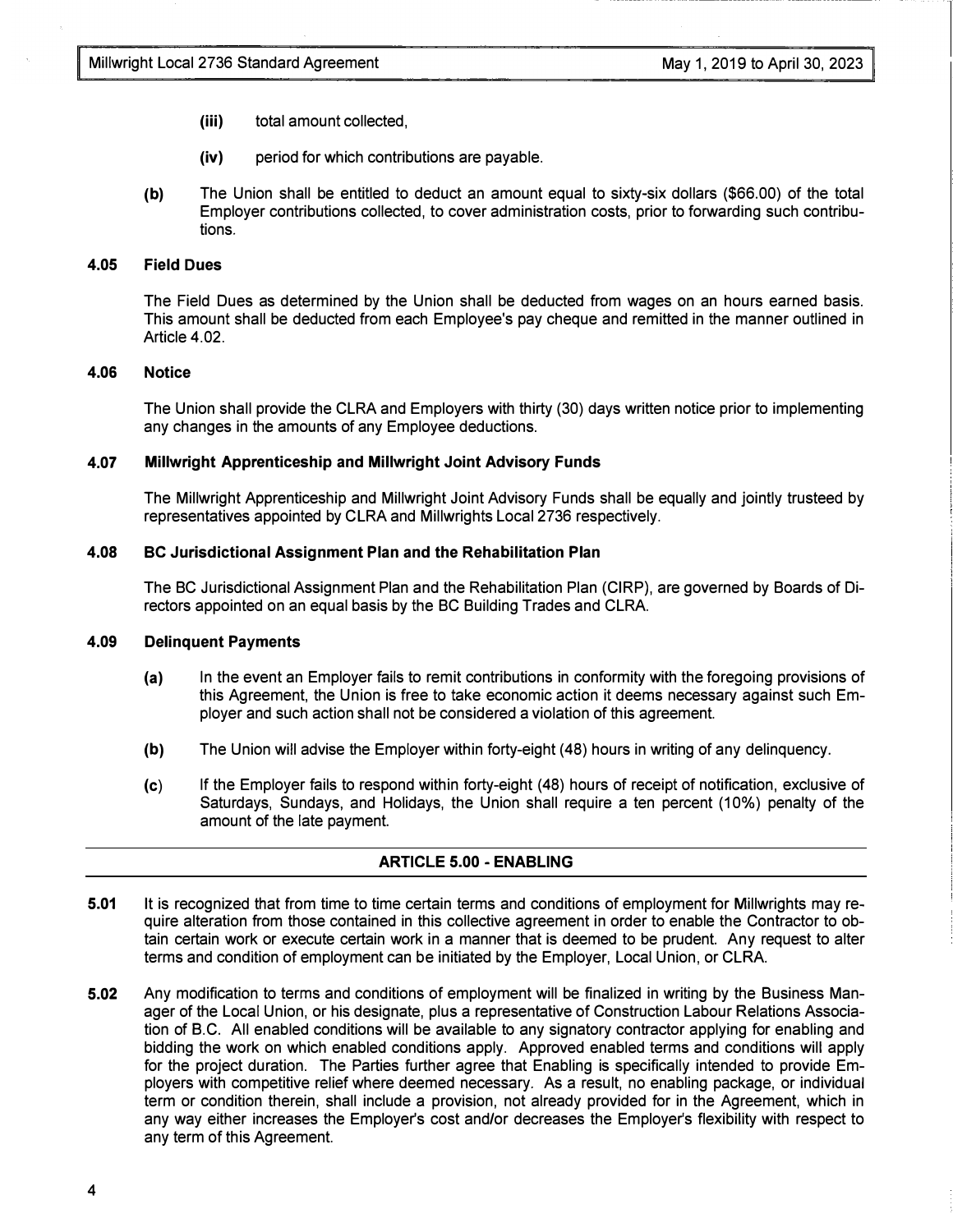- 5.03 Where mutual agreement is not achieved such request to modify terms and conditions of employment will not be subject to resolution through the grievance and arbitration process.
- 5.04 The parties agree to meet at least twice per year to review the effectiveness of the enabling process, labour market conditions, and attempt to develop plans to enhance the effectiveness of the enabling process.
- 5.05 No joint industry funds as negotiated between the BCBCBTU and CLR or individual dues to umbrella organizations, will be reduced or eliminated through enabling, without the prior written consent of the BCBCBTU and CLR.

#### ARTICLE 6.00 - MILLWRIGHTS JOINT ADVISORY COMMITTEE

- 6.01 The Millwrights Union Local 2736 and the Construction Labour Relations Association agree that a Millwright Joint Advisory Committee be comprised of an equal number of representatives from the Union and the Association. Each side shall in all votes in the Millwright Joint Advisory Committee, in any subcommittee that is established or in the Arbitration Panel as provided for in Article 13.15, cast the same number of votes. A majority vote shall decide all questions except decisions to supplement or amend this collective agreement, which shall in addition be subject to ratification votes of the Millwright Local 2736 and of the Construction Labour Relations Association.
- 6.02 The Millwright Joint Advisory Committee shall have the power, authority, and duty to:
	- (a) regulate, interpret, supplement and/or amend this or any other Agreements between the Parties;
	- (b) direct any of the parties bound by this collective agreement to cease unfair labour practices or violations of this collective agreement;
	- (c) act as or appoint members to an Arbitration Panel as per Article 13.15;
	- (d) determine the appropriateness of work assignments;
	- (e) fulfil such other obligations contained in this Agreement as from time to time may arise.
- 6.03 The Millwright Joint Advisory Committee, whenever it establishes a regulation, an interpretation, a supplement, or an amendment to this collective agreement, shall do so on an appropriately titled and signed document which shall be sent by mail, facsimile or email to all signatories of this collective agreement. Copies shall also be sent to the Labour Relations Board for attachment to the "deposit copies". When this procedure is adhered to, such regulation, interpretation, supplement, or amendment shall be binding and considered apart of this Agreement.
- 6.04 All Employers, including the Employer of this specific Agreement, whether or not members of the Construction Labour Relations Association of B.C., agree that the Association and its nominees on the Millwright Joint Advisory Committee shall represent them in all matters outlined above.

#### ARTICLE 7.00 - HOURS OF WORK

7.01 The maximum of eight (8) hours shall constitute a normal day's work beginning at 8:00 a.m. and ending by 4:30 p.m. (except when one (1) hour lunch is taken in which case the normal day will end at 5:00 p.m.). The maximum normal workweek shall be forty (40) hours beginning Monday at 8:00 a.m. and ending Friday at 4:30 p.m.

The Employer may vary the start/quit times by changing the scheduled starting time up to one hour at his option.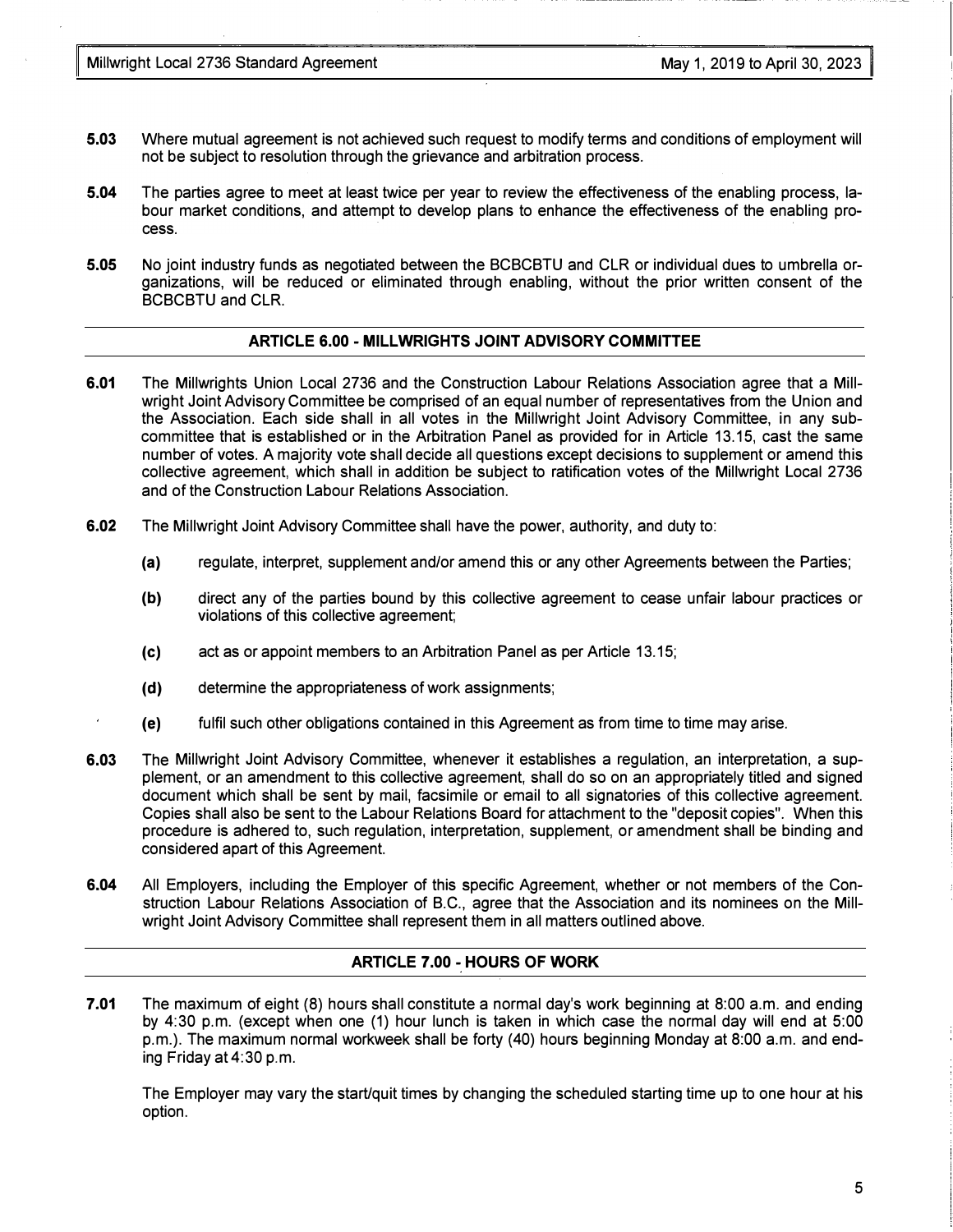Variances beyond one (1) hour shall be agreed mutually by the Employer and the Business Representative of the Union and the consent to variance will not be unreasonably withheld.

- 7.02 Forty (40) hours shall constitute a workweek, Monday through Friday. All other time worked shall be considered overtime and shall be paid for at the applicable overtime rate of pay.
- 7.03 The first two (2) hours of overtime per day, Monday through Friday inclusive, shall be paid at one and one-half (1-1/2) times the applicable rate of pay. All other overtime hours, Monday through Friday inclusive, shall be paid at two (2) times the applicable rate of pay.
- 7.04 For the purposes of calculating overtime hours, overtime shall normally be scheduled upon the completion of the regular days shift. When an Employee is required to work prior to the commencement of his regular shift, such time shall be considered as overtime.
- 7.05 Hours worked on Saturday, Sunday and Statutory Holidays shall be paid at two (2) times the applicable rate of pay for work covered by Article 2.01 above.

For the duration of the 2019-2023 Collective Agreement, on a sunset basis, the first ten (10) hours of overtime on Saturdays will be paid at time and one-half (1.5X) times the otherwise applicable hourly rate of pay. Please see the LOU pertaining to Saturday Overtime for more information.

- 7.06 Starting time shall be at the main tool lockup or at the area designated by the Employer. A five minute pick-up time will be allowed prior to quitting time. A suitable signal shall be provided to give starting and quitting time where feasible.
- 7.07 Employees reporting to work shall be paid two (2) hours pay at regular rates if no work is available. Once an Employee commences work they shall be paid a minimum of four (4) hours pay at regular rates. Any Employees who work beyond the mid-shift lunch break shall be paid for the regular shift.

In the event that work cannot commence or continue due to inclement weather, or for reasons of safety, the employer shall decide who may be required to work inside and the job steward shall discuss with the remainder of the crew whether they wish to continue work or not. In the event the majority agree that work cannot proceed, then only time actually worked shall be paid.

- 7.08 (a) Two (2) rest breaks of ten (10) minutes duration each shall be provided during a scheduled eight (8) hour or nine (9) hour shift. On shifts of ten (10) hours, Employees will instead, be given two rest breaks of fifteen (15) minutes duration each. Where work is required beyond ten (10) hours, the rest breaks will revert to ten (10) minutes in duration and a third rest break will be provided based on the length of the shift and the requirement to provide a second meal break as outlined in Article 7.09
	- (b) Rest Breaks will be taken at a regular lunch room or suitable enclosed, weather proof, clean, heated areas.
- 7.09 Where Employees are required to work in excess of ten (10) hours in a single shift, they shall be provided immediately after eight (8) hours, with an acceptable meal (hot where possible) and every four (4) hours thereafter until the shift ends. If a second meal is provided, the third rest break shall not be taken. There shall be no work period of more than five (5) hours without a meal break. There shall be a coffee break two (2) hours after each meal period. The cost of the meal(s) and the time consuming same shall be paid for at the straight time rates contained in this Agreement, to a maximum of one half (%) hour in duration. Where the Employer is paying subsistence, this clause shall also apply.

#### 7.10 Compressed Work Week

A compressed workweek may be established by the Employer for other than short term shutdown projects where overtime is scheduled. The terms and conditions of such compressed work week shall supersede any/all contrary provisions of the Agreement.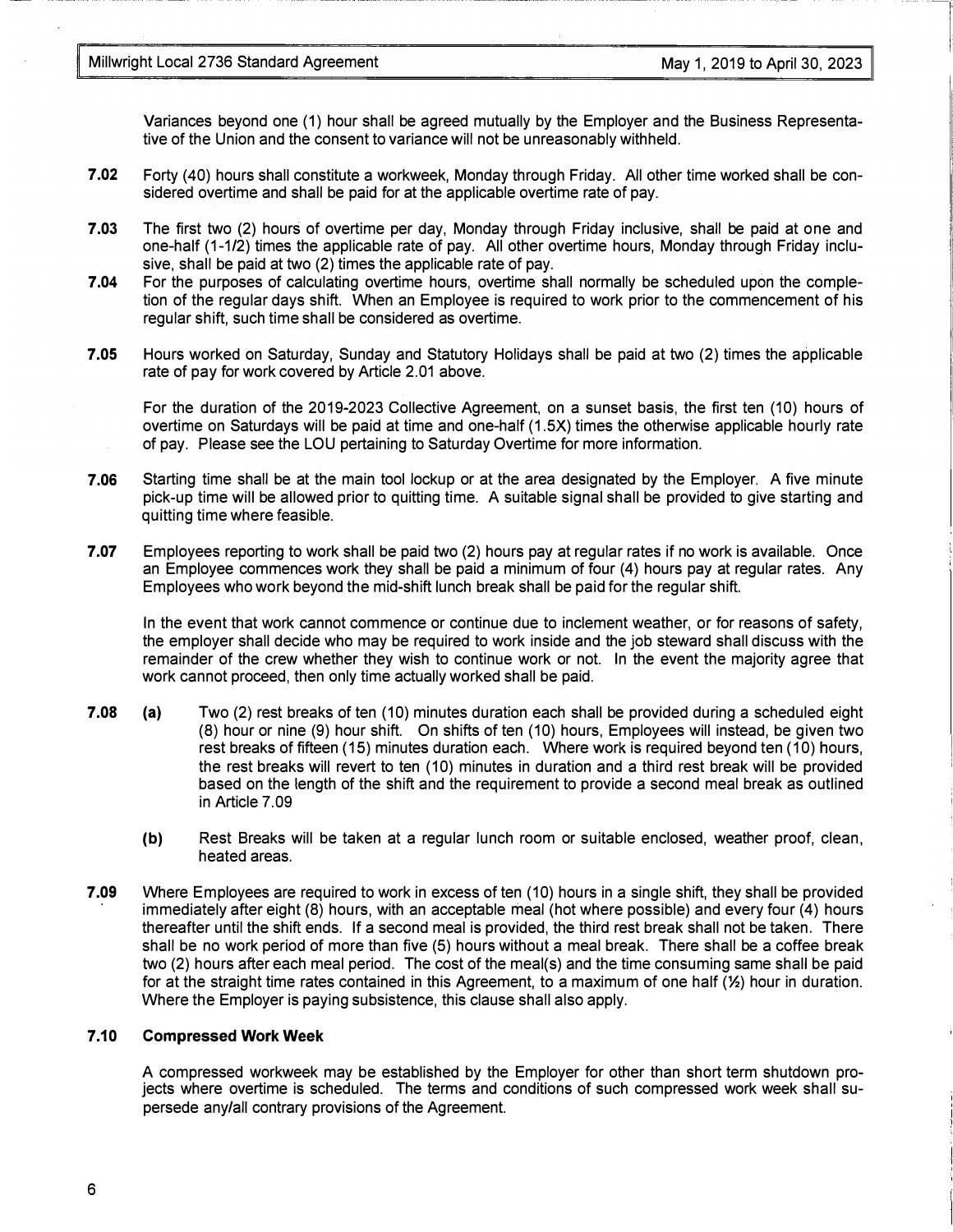#### Hours of Work:

- (a) Ten (10) straight time hours (8:00 am to 6:30 pm, inclusive of a meal break) shall constitute the compressed work week day shift. Forty (40) straight time hours, Monday through Thursday inclusive, or Tuesday through Friday inclusive, shall constitute the regular work week.
- (b) Ten (10) straight time hours (6:30 pm to 5:00 a.m, inclusive of a meal break) shall constitute the compressed work week afternoon shift. Forty (40) straight time hours, Monday through Thursday inclusive, or Tuesday through Friday inclusive, shall constitute the regular work week.
- (c) Notwithstanding (a) and (b), the scheduled start time of the shift may be varied by up to one (1) hour earlier or later at the discretion of the Employer.

#### **Overtime**

- (a) The first ten (10) hours of overtime worked on the Friday of a Monday through Thursday compressed work week, or on a Monday of Tuesday through Friday compressed work week, shall be payable at one and one-half (1 %) times the otherwise applicable straight time hourly wage rate.
- (b) All other overtime hours, including all hours worked in excess of ten (10) hours per day, all hours worked on Saturdays, Sundays and statutory holidays, shall be payable at two (2) times the otherwise applicable straight time hourly wage rate.

For the duration of the 2019-2023 Collective Agreement, on a sunset basis, the first ten (10) hours of overtime on Saturdays will be paid at time and one-half (1.5X) times the otherwise applicable hourly rate of pay. Please see the LOU pertaining to Saturday Overtime for more information.

#### Statutory Holidays

Unless otherwise mutually agreed upon by the parties,

- (a) when a statutory holiday falls on the Friday of a Monday through Thursday compressed work week, such statutory holiday shall be observed on the Friday.
- (b) When a statutory holiday falls on the Monday of a Tuesday through Friday compressed work week, such statutory holiday shall be observed on the Monday.
- (c) When a statutory holiday falls on a regular workday of compressed work week, such statutory holiday shall be observed on such regular work day.

## 7 .11 Shift Work

#### Scheduling of Shifts

- (a) The Employer may schedule an afternoon and/or night shift if/as required.
- (b) Two (2) consecutive days shall be necessary to constitute an afternoon shift and three (3) consecutive days shall be necessary to constitute a night shift, where these shifts are not maintained for these consecutive working days, all time will be paid at overtime rates.
- (c) It shall not be necessary for there to be a day shift in order for there to be an afternoon and/or night shift.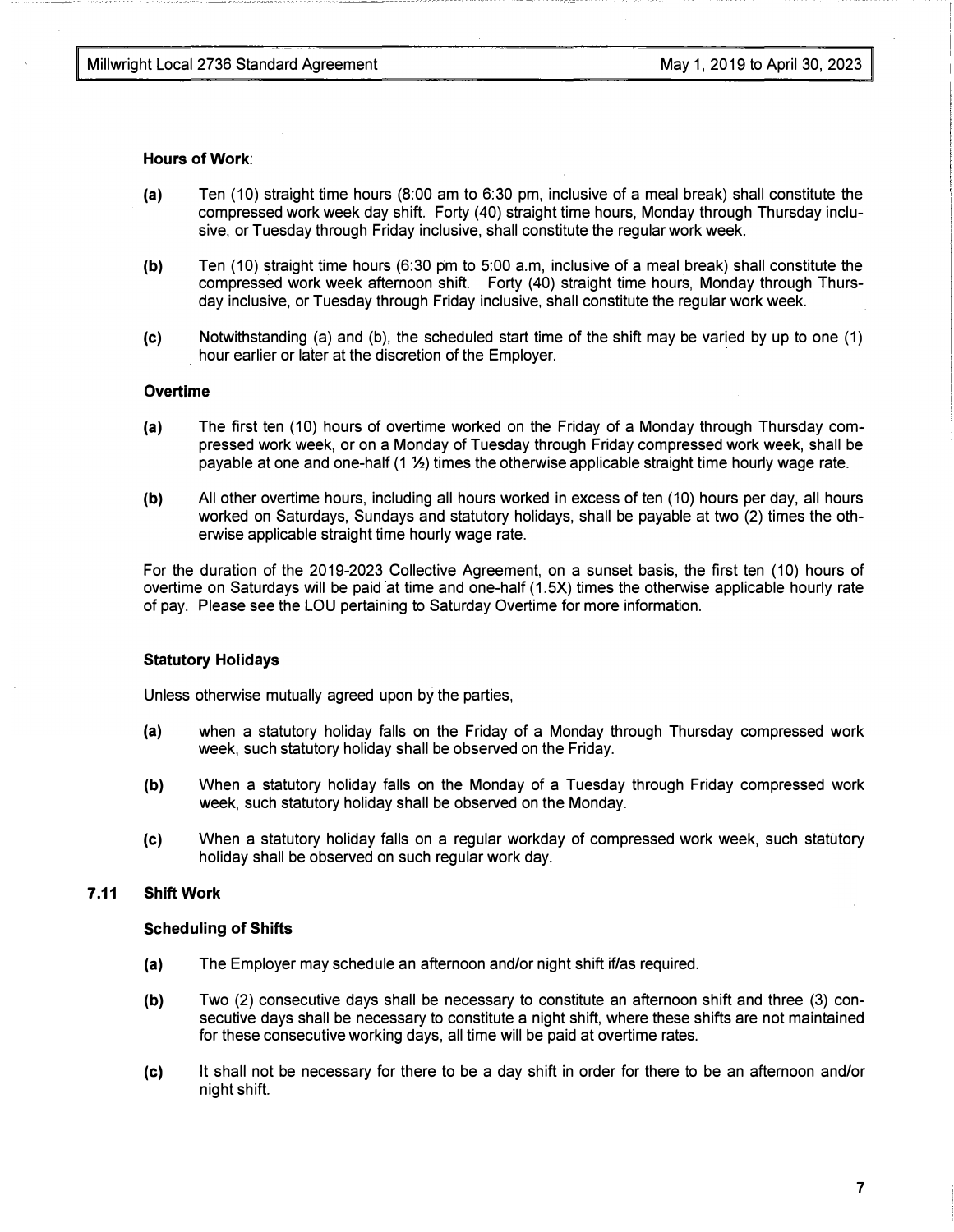#### Shift Premiums (for scheduled nine (9) or ten (10) hour shifts only)

(d) The Employer shall pay a shift premium over and above the otherwise applicable straight time hourly wage rate to any Millwright who is employed on an afternoon or night shift. The minimum straight time hourly wage rate applicable for all other Employee classifications shall be recalculated accordingly. Such shift premium shall be paid in accordance with the following schedule.

#### Day Shift: No premium

Afternoon Shift: Six dollars (\$6.00) per hour worked on any shift which commences between 3:30 pm and 8:30 pm. Second and subsequent meal breaks are not considered to be hours worked.

Night Shift: Six dollars (\$6.00) per hour worked on any shift which commences between 8:30 pm. and before 1:01 a.m. Second and subsequent meal breaks are not considered to be hour worked.

Notwithstanding any contrary interpretation of the foregoing schedule, a shift commencing at 3:30 pm shall be deemed to be an afternoon shift and a shift commencing at 8:30 pm shall be deemed to be a night shift. Overtime on afternoon and night shifts shall be payable for all hours of work performed in excess of eight (8) hours per shift. These shift premiums will not be paid for Saturday, Sunday or Statutory Holidays.

Where a shift is commenced and has run for at least the two (2) consecutive days referred to above, should the shift terminate in the middle of the week, or an employee hires on in a week in which a shift ends, affected employee(s) shall only be entitled to shift premium on regular hours of work.

By mutual agreement, shifts may be established for periods of less than two (2) consecutive regular working days and in such an event, the deemed overtime that would otherwise be payable shall not apply.

#### 7.12 General Conditions

- (a) Shifts may be scheduled from 8:00 a.m. Monday to 8:00 a.m. Saturday. On time worked outside the established shift hours, on Saturday or Sunday and on Recognized Holidays, overtime rates shall apply. The start of the workday may be varied by one (1) hour without penalty or premium payment.
- (b) The Employer may vary the start, finish, meal times and rest periods of the following shifts by one hour with equivalent straight time pay being paid. Other shifts may be established by mutual agreement between the Employer and the Union Representative and shall not be unreasonably withheld.
- (c) If the schedules are not applicable due to the starting times of the shifts, the same principle is to be applied in computing the hours, which is as follows:

#### 7 .13 One, or Two, or Three Regular Shifts

- (a) Work Schedules shall be applicable from 8:00 a.m. Monday to 8:00 a.m. Saturday.
- (b) Work can be scheduled to be performed on one single shift, two shifts or three shifts and in any combination of the shifts outlined as follows:

| Day Shift |                            | <b>Straight Time</b> |
|-----------|----------------------------|----------------------|
| Commence  | @ 8:00 a.m. to 12:00 noon  | 4.0 hr               |
| Meal      | @ 12:00 noon to 12:30 p.m. | $0.0$ hr             |
| Commence  | @ 12:30 p.m. to 4:30 p.m.  | 4.0 hr               |

Total = 8 hours straight time pay.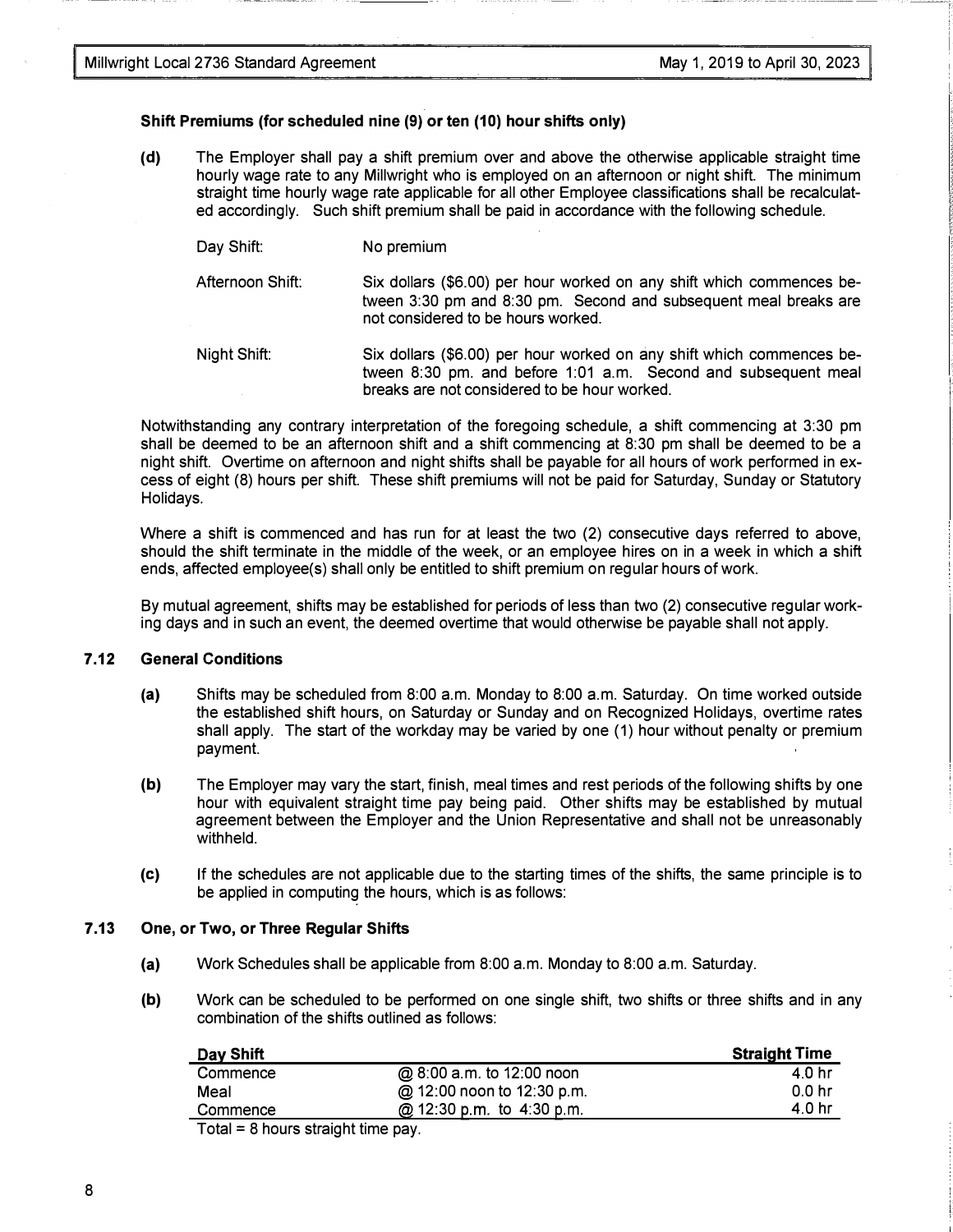#### Afternoon Shift

| Commence | @ 4:30 p.m. to 8:30 p.m.                                                                   | 40 hr             |
|----------|--------------------------------------------------------------------------------------------|-------------------|
| Meal     | @ 8:30 p.m. to 9:00 p.m.                                                                   | 0.0 <sub>hr</sub> |
| Commence | @ 9:00 p.m. to 12:30 a.m.                                                                  | .3.5 hr           |
|          | Total 7 $\frac{1}{2}$ hrs + $\frac{1}{2}$ hr Shift Differential = 8 hrs straight time pay. |                   |

#### Night Shift

| Commence | @ 12:30 a.m. to 4:00 a.m.                                                                                           | 3.5 <sub>hr</sub> |
|----------|---------------------------------------------------------------------------------------------------------------------|-------------------|
| Meal     | @ 4:00 a.m. to 4:30 a.m.                                                                                            | 0.0 <sub>hr</sub> |
| Commence | @ 4:30 a.m. to 8:00 a.m.                                                                                            | 3.5 <sub>hr</sub> |
|          | $T_{\rm{c}}$ and $T_{\rm{c}}$ become and become Object Differential and Decome extended the summary of $T_{\rm{c}}$ |                   |

Total 7 hours + 1 hour Shift Differential = 8 hours straight time pay

#### 7.14 Nine and Ten Hour Shifts

#### (a) One or Two Nine Hour Shifts

| 1st Shift |                                                      | Straight          | $1 - 1/2$ | <b>Double</b> |
|-----------|------------------------------------------------------|-------------------|-----------|---------------|
| Commence  | @ 8:00 a.m. to 12:00 noon                            | 4.0 <sub>hr</sub> |           |               |
| Meal      | @ 12:00 noon to 12:30 p.m.                           | 0.0 <sub>hr</sub> |           |               |
| Commence  | @ 12:30 p.m. to 5:30 p.m.                            | 4.0 <sub>hr</sub> | 1.0 hr.   |               |
|           | TOTAL 8 hours $+$ 1 hour $@$ 1-1/2 times = 9.5 hours |                   |           |               |

## 2nd Shift

| Commence | @ 5:30 p.m. to 9:30 p.m.                                                                                                           | 4.0 hr   |                   |
|----------|------------------------------------------------------------------------------------------------------------------------------------|----------|-------------------|
| Meal     | @ 9:30 p.m. to 10:00 p.m.                                                                                                          | $0.0$ hr |                   |
| Commence | $@$ 10:00 p.m. to 3:00 a.m                                                                                                         | 4.0 hr   | 1.0 <sub>hr</sub> |
|          | $TOTAI$ , $R$ hours $+1$ hour $\oslash 1.1/2$ times $=$ $9.5$ hours $+$ $R$ $\oslash$ $\lozenge$ hour premium for each hour worked |          |                   |

# TOTAL 8 hours+ 1 hour@ 1-1/2 times= 9.5 hours+ \$6.00 per hour premium for each hour worked

#### (b) One or Two Ten Hour Shifts

| 1st Shift |                                                      | <b>Straight</b>   | $1 - 1/2$         | <b>Double</b> |
|-----------|------------------------------------------------------|-------------------|-------------------|---------------|
| Commence  | @ 8:00 a.m. to 1:00 p.m.                             | 5.0 <sub>hr</sub> |                   |               |
| Meal      | @ 1:00 p.m. to 1:30 p.m.                             | 0.0 <sub>hr</sub> |                   |               |
| Commence  | @ 1:30 p.m. to 6:30 p.m.                             | 3.0 <sub>hr</sub> | 2.0 <sub>hr</sub> |               |
|           | Total 8 hours $+ 2$ hours $@$ 1-1/2 times = 11 hours |                   |                   |               |

### 2nd Shift

| Commence | @ 6:30 p.m. to 11:30 p.m.                                                                          | 5.0 <sub>hr</sub> |        |  |
|----------|----------------------------------------------------------------------------------------------------|-------------------|--------|--|
| Meal     | @ 11:30 p.m. to 12:00 mid.                                                                         | 0.0 <sub>hr</sub> |        |  |
| Commence | @ 12:00 a.m. to 5:00 a.m.                                                                          | 3.0 hr            | 2.0 hr |  |
|          | <b>Tatal Obac + Obac @ 4.40 flavor = 4.4 bound + @0.00</b> was boundary to the speak boundary deal |                   |        |  |

Total 8 hrs + 2 hrs  $@$  1-1/2 times = 11 hours + \$6.00 per hour premium for each hour worked

#### 7.15 One or Two Eleven Hour Shifts

| <b>1st Shift</b> |                                                                                | <b>Straight</b>   | $1 - 1/2$         | <b>Double</b>     |
|------------------|--------------------------------------------------------------------------------|-------------------|-------------------|-------------------|
| Commence         | @ 8:00 a.m. to 12:00 noon                                                      | 4.0 hr            |                   |                   |
| 1st Meal         | @ 12:00 noon to 12:30 p.m.                                                     | 0.0 <sub>hr</sub> |                   |                   |
| Commence         | @ 12:30 p.m. to 4:30 p.m.                                                      | 4.0 <sub>hr</sub> |                   |                   |
| 2nd Meal         | @ 4:30 p.m. to 5:00 p.m.                                                       | 0.5 <sub>hr</sub> |                   |                   |
| Commence         | @ 5:00 p.m. to 8:00 p.m.                                                       | 0.0 <sub>hr</sub> | 2.0 <sub>hr</sub> | 1.0 <sub>hr</sub> |
|                  | $Total 8.5$ hrs + 3 hrs $\odot$ 1.10 times + 1 hr $\odot$ 3 times - 13.5 hours |                   |                   |                   |

Total 8.5 hrs + 2 hrs  $@$  1-1/2 times + 1 hr  $@$  2 times = 13.5 hours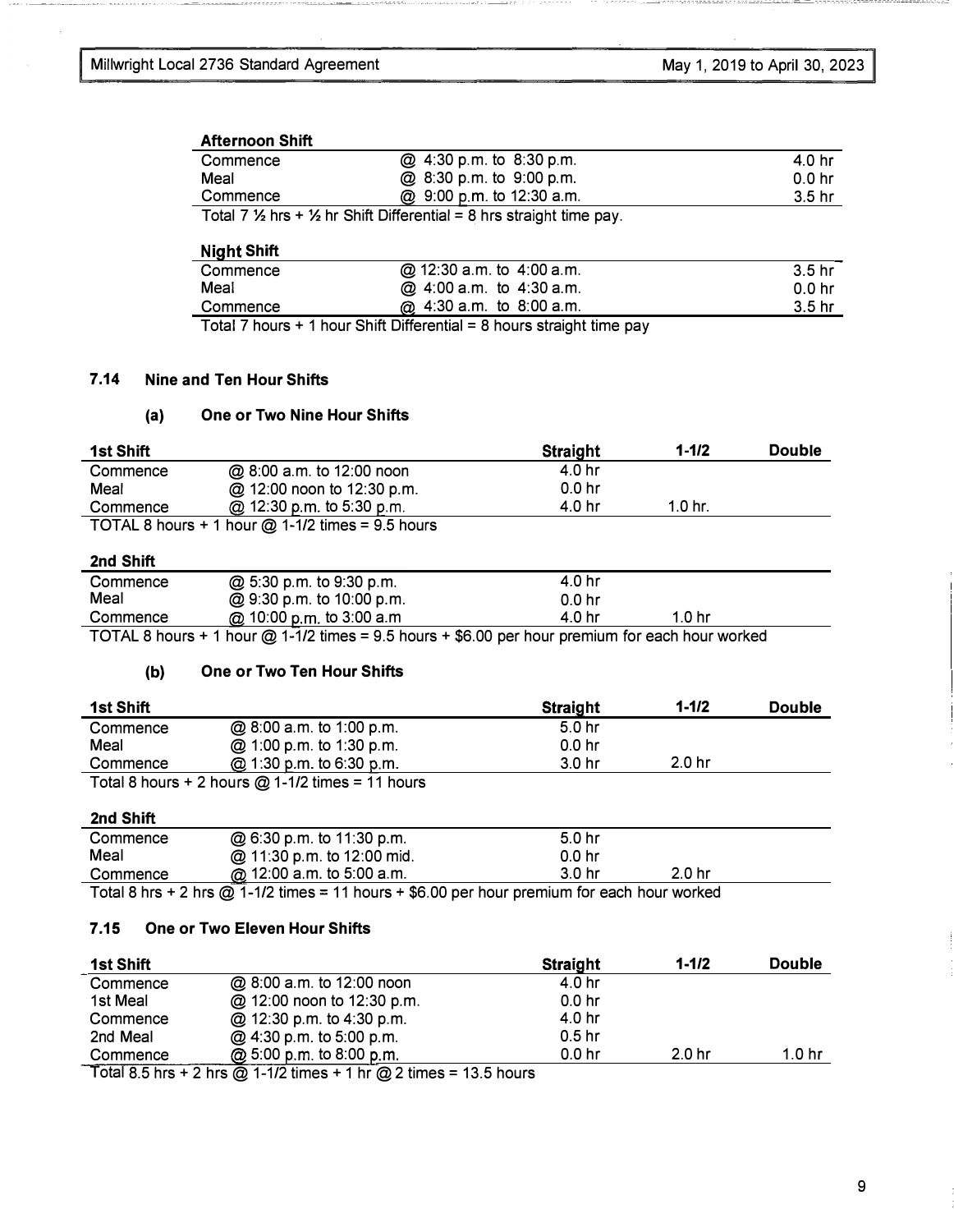#### 2nd Shift

| Commence    | @ 8:00 p.m. to 12:00 mid.   | 4.0 hr            |                   |                   |
|-------------|-----------------------------|-------------------|-------------------|-------------------|
| 1st Meal    | @ 12:00 mid. to 12:30 a.m.  | 0.0 <sub>hr</sub> |                   |                   |
| Commence    | @ 12:30 a.m. to 4:30 a.m.   | 0.0 <sub>hr</sub> | 2.0 <sub>hr</sub> | 2.0 <sub>hr</sub> |
| 2nd Meal    | @ 4:30 a.m. to 5:00 a.m.    | 0.5 <sub>hr</sub> |                   |                   |
| Commence    | @ 5:00 a.m. to 8:00 a.m.    | 0.0 <sub>hr</sub> | 0.0 <sub>hr</sub> | 3.0 hr            |
| _ _ _ _ _ _ | _ _ _ _ _<br>$\sim$ $ \sim$ |                   |                   |                   |

Total 4.5 hrs + 2 hrs @ 1-1/2 times + 5 hr @ 2 times = 17.5 hours

#### 7.15 Incomplete Shifts

When an Employee fails to work a complete shift and minimum conditions do not apply, the Employee shall only be paid for actual time worked.

- 7.16 On Saturdays, Sundays and Statutory Holidays, Overtime Rates shall apply except for the 2nd and subsequent meal periods which shall be paid at straight time rates.
- 7.17 When an Employee works overtime and a continuous eight (8) hour break does not occur between the end of his last regular shift and the beginning of his next regular shift, all hours worked thereafter shall be worked at the applicable overtime rate until an eight (8) hour rest break occurs.
- 7.18 Where the owner/client may require work to be done on a single shift basis at start/quit times that may be at variance with the start/quit for a regular shift, single shift operations shall be permitted.

#### ARTICLE 8.00- PAYMENT CONDITIONS

- 8.01 Wages shall be paid weekly by direct deposit or, if required by the Employee under extenuating circumstances, by cheque.
- 8.02 Not more than five (5) days' pay shall be held back.
- 8.03 The Employer, if requested, will issue a drag cheque to cover the Employee's one-way travel rate expense.
- 8.04 All wages due, E.I. Separation Certificate and "Completed" Apprenticeship Book where applicable shall be given to the employee upon termination. When the pay office is not located at the job site, the employee's wages and E.I. Separation Certificate will be mailed to him within three regular working days, or, arrangements can be made to pick them up at the Employer's Office the next working day.
- 8.05 The employer agrees to provide, a complete statement for every employee each pay period, showing dates of the payroll period covered, social insurance number and showing separate totals of the following:
	- (a) Straight time hours.
	- (b) Overtime hours.
	- (c) Shift premium paid.
	- (d) Statutory Holiday pay.
	- (e) Vacation pay.
- 8.06 The employer shall further provide each employee with a statement of his earnings for each period showing all amounts deducted.
- 8.07 Failing in Clause 8.04 due to the Employers' non-compliance the Employer shall pay to the employee a sum equal to eight (8) hours at the employees regular rate for each twenty-four (24) hour delay.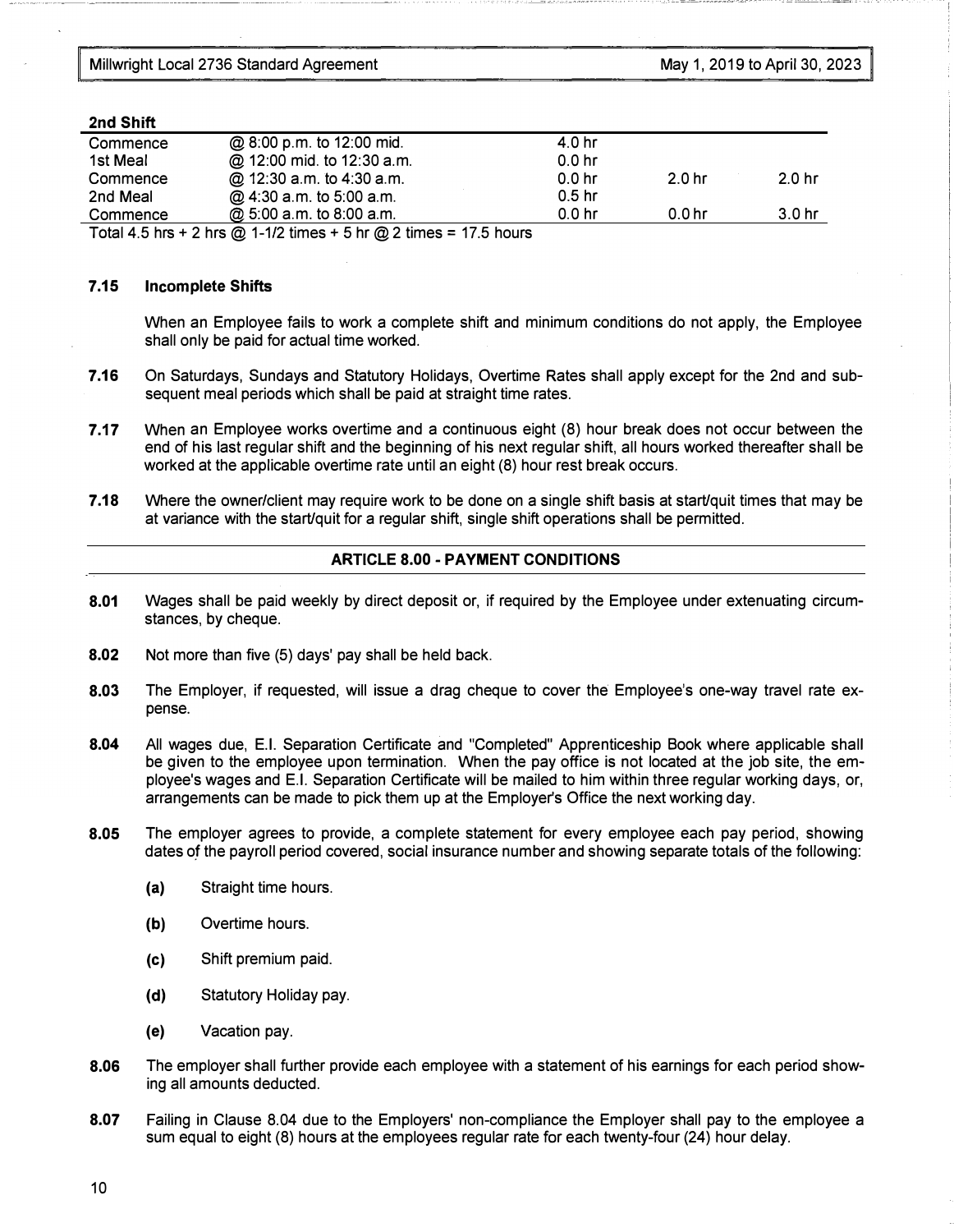Where it can be clearly shown that a clerical error has occurred, the Employer shall not be penalized, provided the error is corrected within two (2) working days from the time of notification subject to conditions as spelled out in this clause.

#### ARTICLE 9.00 - NOTICE OF TERMINATION OF EMPLOYMENT

- 9.01 When an employee's employment is terminated by the Employer, a minimum of one (1) hour verbal notice shall be given to the affected employee. Within that time the employee shall use such period as he may deem to clear his affairs, i.e. tools, tool crib, accommodation, belongings, etc.
- 9.02 When an employee is notified of his termination the respective steward shall be notified.
- 9.03 When a layoff occurs, Members of the Local Union, Party to this Agreement, shall be given preference of employment over permit or applicant members in the work for which they are qualified, furthermore, Millwright Members from other Local Unions of the Brotherhood shall also be given preference over applicant personnel in the work in which they are qualified. This clause will apply except by mutual agreement between the Employer and the Union.

#### ARTICLE 10.00 -TOOLS & WORKING CONDITIONS

- 10.01 A lock up shall be provided exclusively for members. The lock-up shall have a minimum of fifteen (15) square feet of floor space per member to be used for trades persons' tools, for drying clothes and dressing room, as well as lunch room. The lock-up shall have tool racks, table and chairs with provision for drying clothes. Such lock-up shall have windows and venting with adequate lighting and provisions for continuous heat 24 hours a day. Where shifts are to be operated, an exclusive lock-up for trades persons' tools on each shift will be provided. The same provisions as above to prevail. The Employer shall be responsible for having tool lock-up cleaned out daily and kept clear of building materials and other paraphernalia. Such lock-up shall be situated either on the ground or not higher than the first floor of the building.
- 10.02 The Employer must assure the safety of members tools and working apparel against fire and burglary or loss over water or such other areas where tools cannot be retrieved while in the Employer's employ and in event of loss thereby replace same. If so requested by the Employer, the member will submit to the superintendent or company representative an inventory of tools and working apparel on the job.
- 10.03 The following tools or their equivalents must be provided by the Millwright:
	- 1 6" or 8" Millwright Level
	- 1 10' Steel Tape
	- 1 Feeler and Taper Gauge
	- 1 Ball Peen Hammers to 2 lb.
	- 1 Pair Side Cutters
	- 1 6" Vernier
	- 1 Set Allen Head Wrenches
	- 1 Set Assorted Screwdrivers
	- 1 6" Precision Scale
	- 1 Scriber
	- 1 Centre Punch
	- 1 Dial Indicator
- 1 1" Micrometer
- 2 Plumb Bobs
- 1 Hack Saw
- 1 Pair Comb. Pliers
- 1 Pair 10" Snips
- 1 Set Adjustable Wrenches to 12"
- 1 Set%" Drive Sockets to 1-1/4"
- 1 Set Combination Wrenches to 1-1/4"
- 1 Pair Vise Grip Pliers
- 1 12" Full Comb Precision Square
- 1 -Tool Box

Tool Allowance and Inclement Weather Gear (rubber boots & rain gear): Each member shall receive an amount for tool allowance and inclement weather gear (rubber boots & rain gear), incorporated into the wage rates as noted in Appendix "A".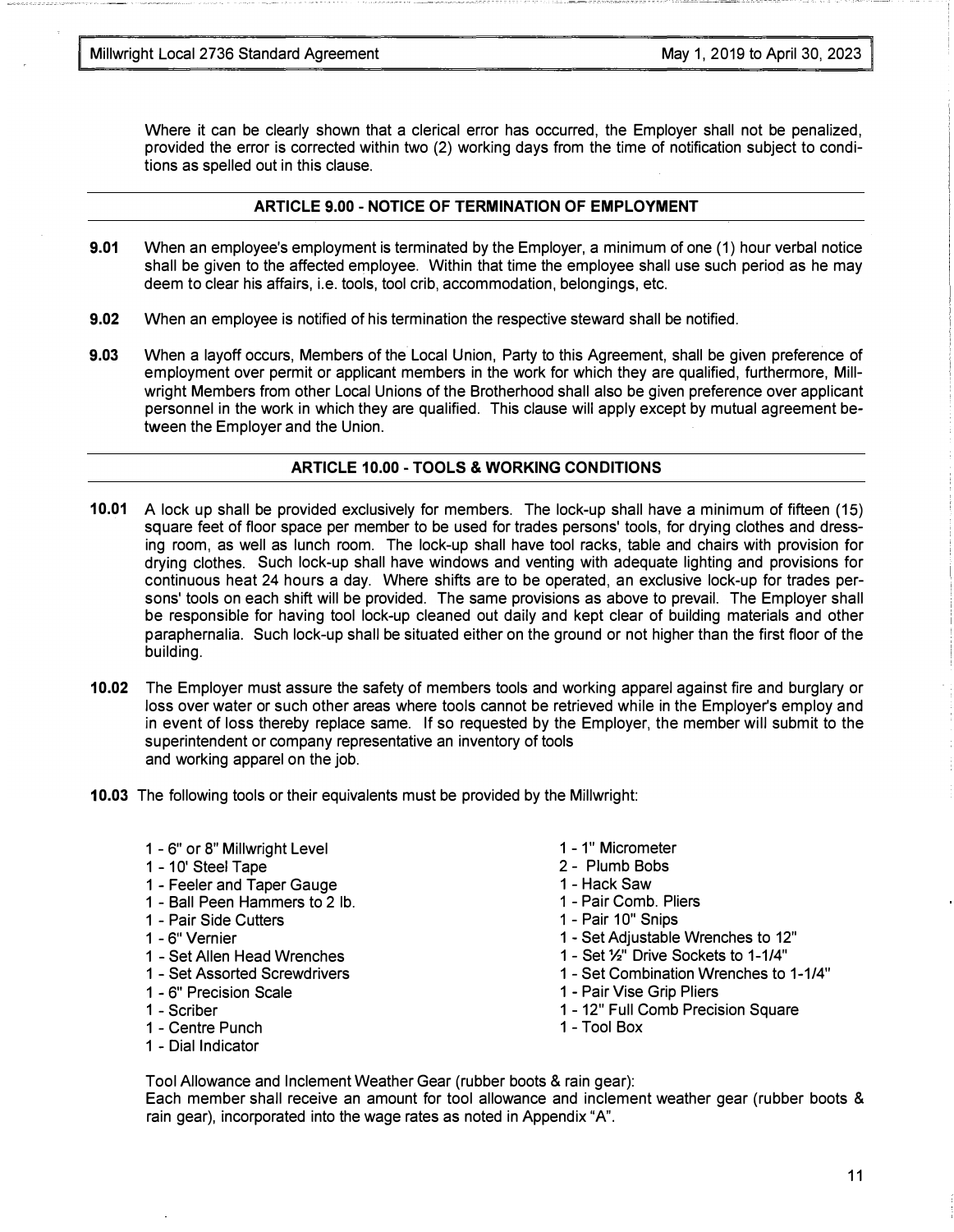The employee's tools shall be subject to verification by the Employer upon employment. All other necessary tools shall be provided by the Employer. The tools of an employee starting a job shall be in good condition and shall be kept so on the Employees time.

- 10.04 Apprentices shall be required to supply precision tools, such as a micrometer, dial indicator or precision levels, as befits their experience.
- 10.05 The Employer shall provide suitable clean and enclosed sanitary facilities, and as soon as job conditions permit, chemical or flush toilets, urinals and washbasins.
- 10.06 Where no running tap water is available, fresh cool drinking water in approved sanitary containers shall be provided. Individual paper cups will be provided.
- 10.07 Employees who are working, or are offered the number of hours of employment provided by this Agreement, shall not engage in their trade or any other work for payment on other projects after hours excepting on their own premises.
- 10.08 There shall not be any task work or piecework on projects covered by this Agreement.
- 10.09 The Employer will issue the necessary equipment when required under the WorkSafe BC Regulations, including the supply of safety helmets, sweatband, liners in winter, gloves for welding and gas cutting operations, burning goggles and non-prescription safety glasses, hand cleaner and paper towels, and gloves. On abnormally corrosive maintenance or revamp or repair work in which the employee's clothes may be abnormally or permanently damaged, the Employer shall supply either the necessary protective clothing or a set of coveralls at no cost to the employee. The said protective clothing shall be returned when no longer required. The Employer shall have the right to withhold issuing gloves when he feels the provision is being abused or misused.
- 10.10 A telephone(s) shall be made available to all employees for incoming or outgoing emergency purposes. No employee shall be permitted to use a personal cell phone or smart phone during work hours, excluding rest periods and meal breaks, except in case of emergency. Repeated violations of the foregoing shall constitute cause for discipline, up to and including termination.
- 10.11 Members who are injured on the job and become a Workers Compensation case, and who require transportation cost not covered by WorkSafe BC back to the job, shall be paid such transportation costs.

When a member becomes ill or is injured in an accident not covered by WorkSafe BC and the first aid attendant or a doctor recommends off-site treatment or return to the member's point of hire, transportation costs shall be borne by the Employer.

- 10.12 All work within the scope of this Agreement requiring precision tools, qualifications, skills and ability of a Millwright, shall be performed by members of the Union. Millwrights will not be requested to loan their tools or use their motor vehicles in a manner, which is unfair to other members or against the best interests of the Union.
- 10.13 Members working in remote areas shall be eligible for leave for authentic compassionate reasons: such leave to be by mutual agreement whereupon the member will receive his return fare if work is available.

#### 10.14 Underground Premium

An underground premium shall apply on industrial projects where an Employee works underground during excavation which includes drilling, blasting, guniting and/or rock bolting. The Employee working in these circumstances shall receive prevailing rates plus ten percent ( 10% ).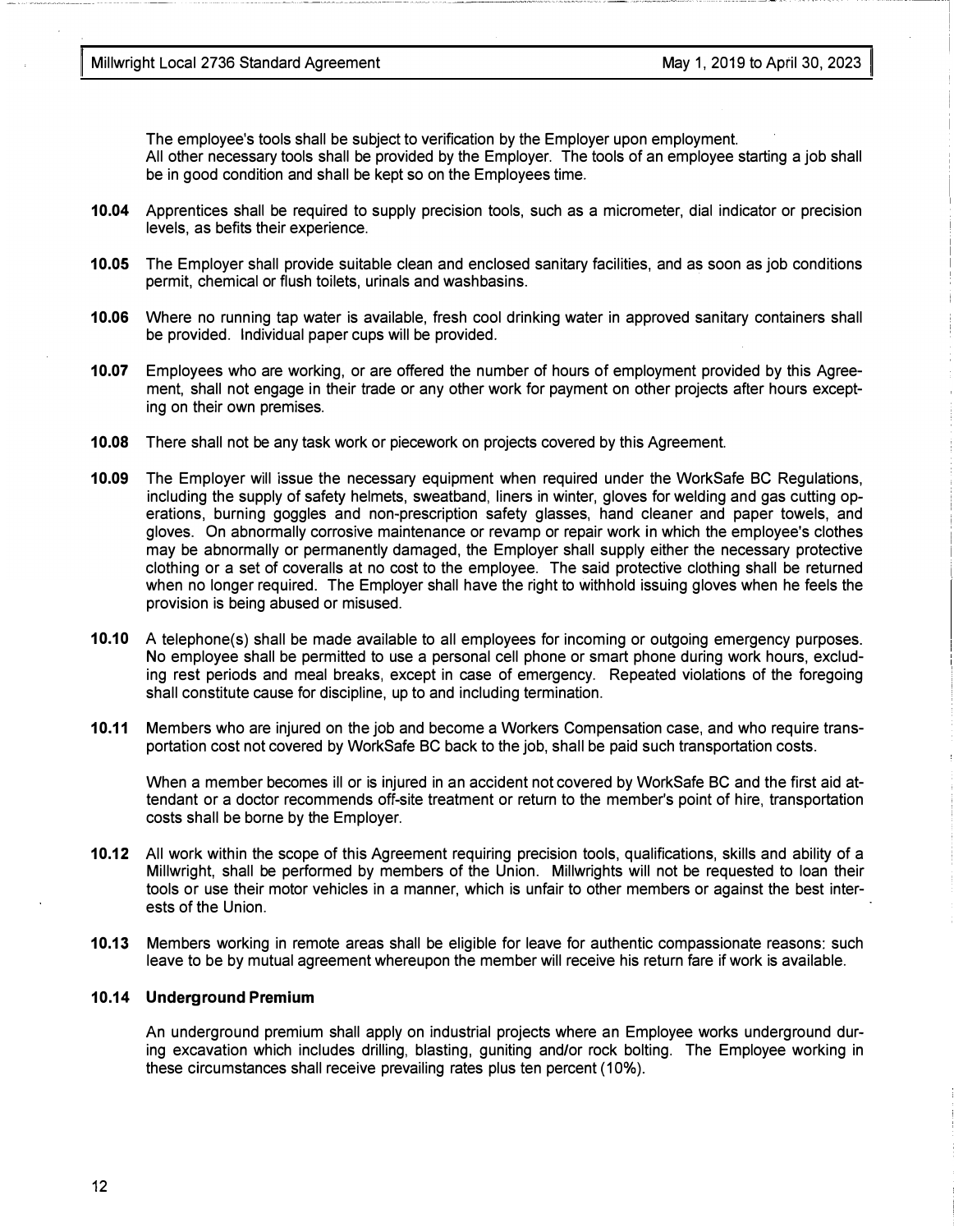#### 10.15 Human Rights

The Parties agree that discrimination under the prohibited grounds of the BC Human Rights Code shall not be tolerated with in the open and inclusive craft building trades construction Industry.

10.16 Military Leave

The Parties agree to cooperate to facilitate broad and liberal leaves for operations and training military leave for workers who serve as members of the Canadian Forces Reserves, in accordance with provincial and federal law and the "Declaration of Support for the Reserve Forces" signed by the Canadian Office of the Building and Construction Trades Department and the National Construction Labour Relations Alliance, dated May 12, 2010.

10.17 Pregnancy & Parental Leave

Employees shall be entitled to Pregnancy and Parental Leave in accordance with the provisions of the Employment Standards Act.

10.18 Cell Phone Apps

No employee shall be required to install any app on their personal cell phone as a condition of employment.

#### ARTICLE 11.00-AUTOMOBILE RATES

- 11.01 This rate is established annually by the Canada Revenue Agency (CRA).
- 11.02 The 2019 rate to be paid by Employers to employees who use their personal vehicle for business purposes within BC will be fifty-eight cents (\$0.58) per kilometer for the first 5,000 km driven and fifty-two cents (\$0.52) per km for each additional kilometer.

#### ARTICLE 12.00 - LOCAL RESIDENTS, TRANSPORTATION AND ACCOMMODATION EXPENSE

- 12.01 A bona fide local resident will be defined to mean any person residing within eighty (80) kilometres by road of the project or, where ferry travel is involved, within seventy-five (75) minutes travel time including ferry travel and road kilometres and has resided within such distance of the site for a period of not less than thirty days prior to the commencement of the project.
- 12.02 Local Residents residing within forty (40) road km. of the job site shall not be entitled to receive daily transportation expense, initial and return transportation expense, room and board or subsistence, or camp accommodations, or rotational leave provisions.
- 12.03 Local residents residing between forty (40) road km and eighty (80) road km of the job site shall not be entitled to receive initial and return travel time or expense, room and board or subsistence, or camp accommodations, or rotational leave provisions, but shall be paid a transportation expense based on kilometers traveled, for each day worked. Refer to Article 11 for the rate per kilometer to be paid.
- 12.04 Competent qualified local resident members shall be given hiring preference on jobs performed by the Employer in or near the incorporated city, town, village or district in or nearest to which a member has resided a minimum of thirty (30) days prior to the commencement of the project.

#### 12.05 Daily Commuting-Greater Vancouver Area

(a) The parties agree to establish a Greater Vancouver Area Metro Zone that shall include that part of the Lower Mainland that is outlined by the attached map.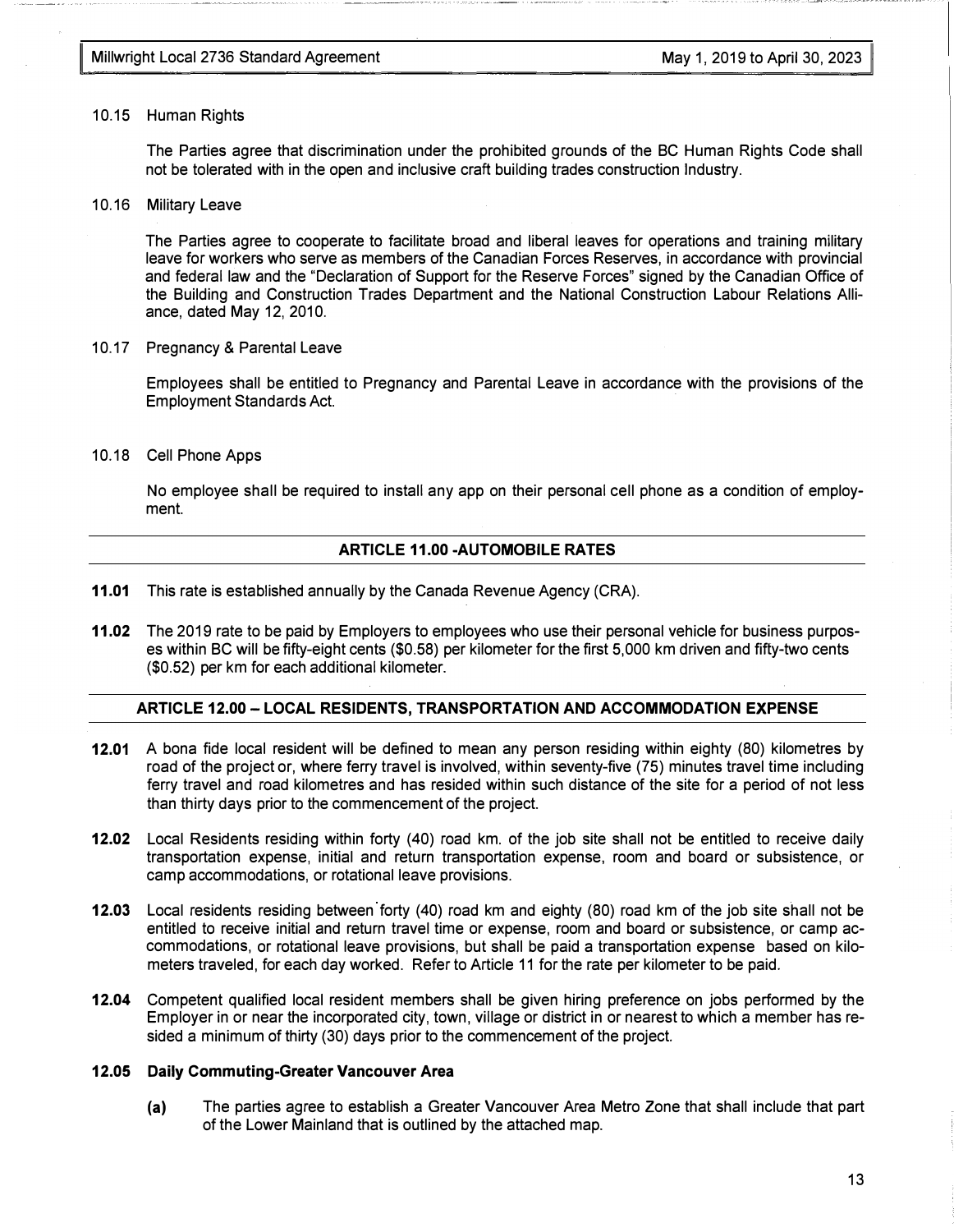See Appendix "B" for Metro Zone map.

- (b) For projects beyond the Metro and or Free Zone for which daily travel is required, the Employer will reimburse the employees, as a transportation expense based on kilometers traveled, a), each way between the edge of the free zone and the project job site daily. (By the shortest route possible to and from the job.) refer to Article 11 for the rate per kilometer to be paid.
- (c) If an employee is required by the Employer to move from one job to another during working hours, the Employer shall provide the transportation or pay transportation expense based on kilometers traveled if the employee uses his own vehicle. The employee shall not suffer any loss of pay as a result of transferring between projects during working hours. Refer to Article 11 for the rate per kilometer to be paid.
- (d) For work within the Greater Vancouver Area Metro Zone, the area is defined as: the area extending to the exterior boundaries of West Vancouver, North Vancouver, University area, Richmond, Delta, White Rock, Surrey (and Langley to 264<sup>th</sup> Street) and Coquitlam, and continuing in a direct line from the northern boundary of Coquitlam to Indian Arm.

#### 12.06 Initial And Return Transportation To Remote Sites

- (a) (i) The Employer shall pay an initial and terminal travel allowance per kilometer by the most direct route from the employee's place of residence to the jobsite to any Employee who is directed or dispatched to an out-of-town project. Refer to Article 11 for the rate per kilometer to be paid. No additional payment or reimbursement for travel time or incurred expenses shall be required. Refer to items (b), (c), (d), (e) and (f) for further clarification and exceptions.
- (b) Notwithstanding item (a), the Employer shall reimburse an Employee, for any/all ferry fares which are incurred in the course of initial and terminal travel (based on the Employee supplying applicable receipts for the BC Ferry Corporation rate for an under height vehicle (up to and including 7' high) with a total length of 20 feet. Reimbursement for the current single passenger fare shall also be made by the Employer based on the supply of a receipt, if requested by the Employer. The Employer will reimburse the Employee where travel requires the payment of highway tolls. Receipts are also required, if requested by the Employer.
- (c) Notwithstanding item (a), when an Employee requests to use air travel to the project, the following terms and conditions shall prevail.
	- (i) The Employer shall pay for airfare, inclusive of any/all related fees and taxes, plus taxi fare to/from the project (unless there is Employer/Owner supplied transportation) from the airport located nearest thereto.
	- (ii) The Employer may pre-arrange air travel to/from the Employee's point of dispatch or may direct the Employee to arrange such air travel themselves. The air carrier and class of ticket shall be at the discretion of the Employer, but shall be by a regularly scheduled carrier. Notwithstanding the foregoing, the Employer shall not direct an Employee to fly standby.
	- (iii) The Employee shall provide the Employer with the Boarding Pass and proper ground transportation receipts if requested to do so by the Employer.
- (d) Notwithstanding any/all contrary provision(s) of this Article, where a variety of travel distances exist for Employees to a particular project, the Employer and the Union may agree upon a standard initial and terminal travel allowance, which shall be paid to all applicable Employees on the project. Such agreement shall be reached prior to the commencement of work on the project, and prior to date of tender if possible.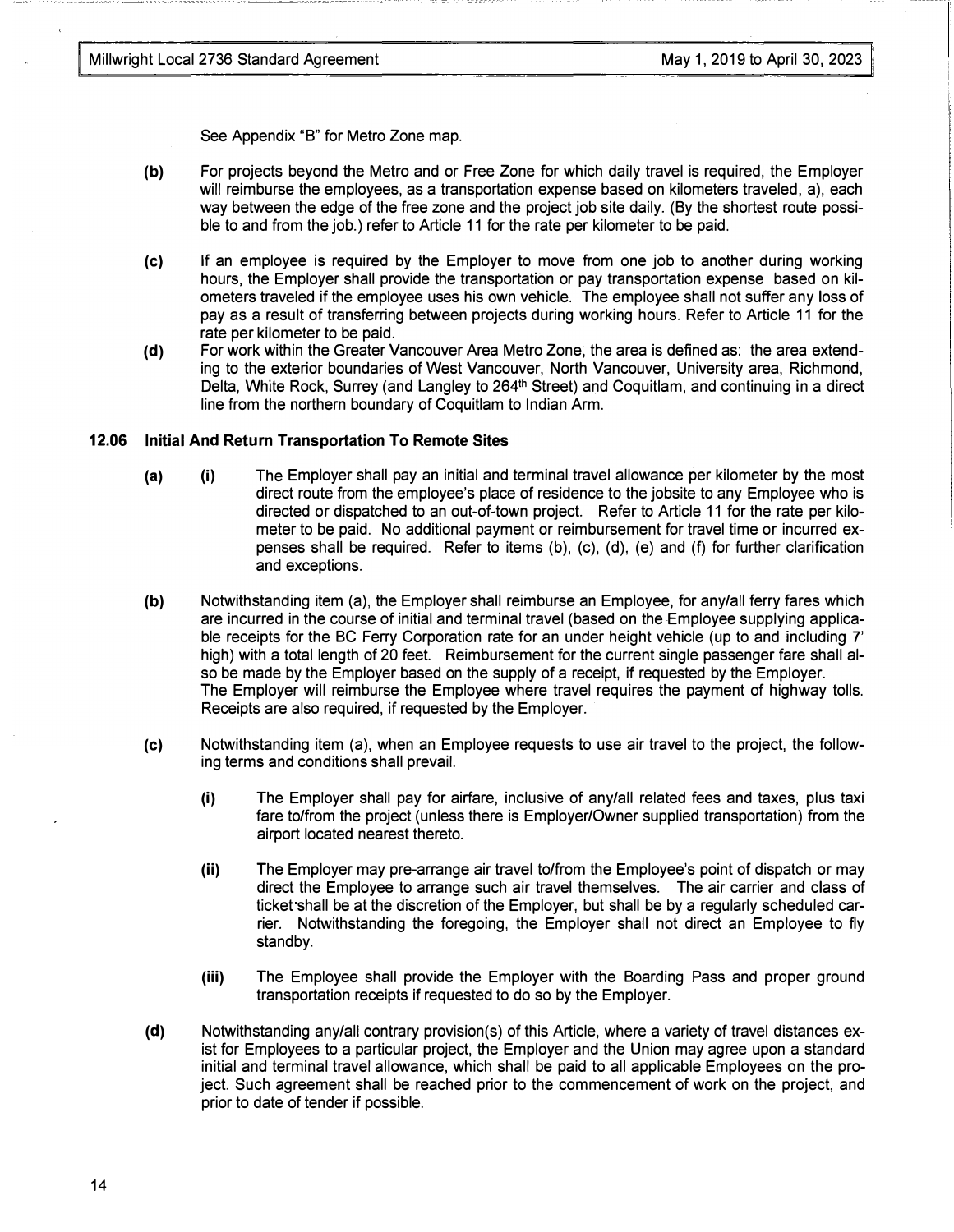- (e) Notwithstanding any/all contrary provision(s) of this Article, in the event an Employee voluntarily terminates his own employment after having been on the project for less than fifteen (15) calendar days, the Employer shall not be required to pay the Employees terminal travel allowance, and shall additionally be entitled to deduct the initial travel allowance already paid from the Employees final pay cheque.
- (f) Notwithstanding any/all contrary provision(s) of this Article, an Employee shall not suffer any lost wages as a result of the Employer having made arrangements for the transportation of the Employees tools to a project, if such tools are subsequently not available to the Employee for any reason as a result of a transportation delay or mishap. Tool transportation costs are the responsibility of the Employer.
- (g) When computing transportation and travel expense to out of town jobs, the employee's place of residence shall be considered the place of embarkation and return, except Local Residents as defined, which will be paid in accordance with the Standard Agreement.
- (h) Transportation allowance shall be paid on the first pay cheque in respect to employment at the site, and deducted from final cheque if the employee does not qualify.

#### 12.07 Rotational Leave (Turnarounds)

The following Rotational Leave formula and conditions are provided on a "use it or lose it basis."

Where the Employee accepts Employer supplied transportation he shall not be entitled to the allowance below.

- (a) The Employer shall pay the allowance after Forty (40) calendar days of employment on the job and thereafter for each subsequent Forty (40) calendar days of employment on the job.
- (b) The Employer shall allow Employees Five (5) working days leave after each Forty (40) calendar days of employment on the job.
	- (i) On jobs located from Two Hundred and Fifty (250) km to a Five Hundred (500) km from Burnaby City Hall the Employer shall pay One Hundred Seventy-five Dollars (\$175.00).
	- (ii) On jobs located from Five Hundred and One (501) km to Seven Hundred and Fifty (750) km from Burnaby City Hall , the Employer shall pay Two Hundred Seventy-five Dollars (\$275.00)
	- (iii) On jobs located from Seven Hundred and Fifty-One (751) km radius to a maximum of One Thousand (1000) km from Burnaby City Hall , the Employer shall pay Three Hundred Seventy-five Dollars (\$375.00)
	- $(iv)$  On jobs located beyond a One Thousand (1000) km from Burnaby City Hall, the Employer shall pay Four Hundred Seventy-Five Dollars (\$475.00)
	- (v) It is further understood and agreed that the above-described trips be on a rotation basis and at no time more that twenty-five percent (25%) of the working force shall be on such home leave.

#### 12.08 Camps I Commercial Accommodation I Subsistence

#### (a) Camps

(i) Where a camp has been established it shall be obligatory for all members to live in the camp.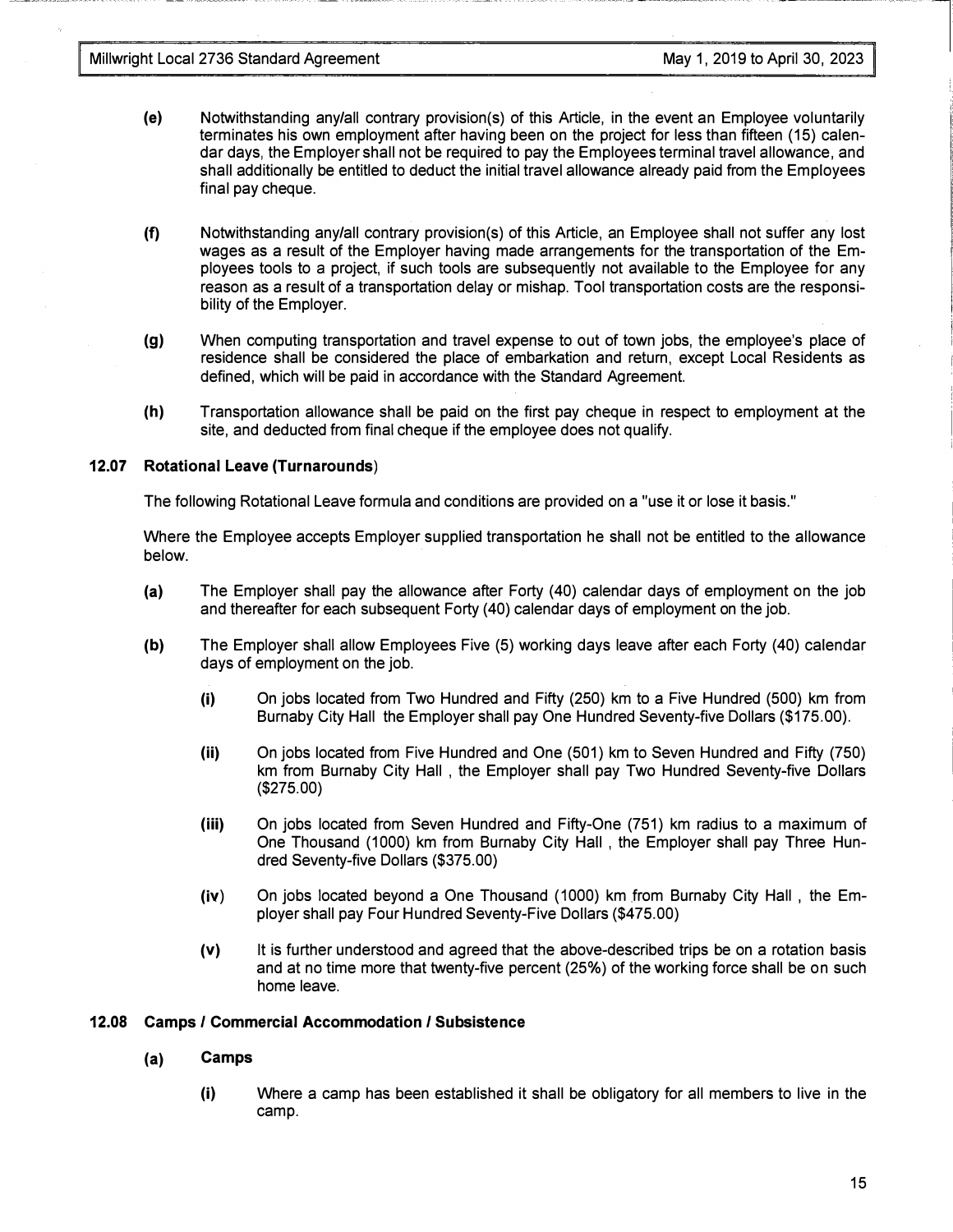- (ii) All camps shall be constructed and maintained in accordance with the camp standards as provided in the agreement negotiated September 1, 1987 by the BCYT and the CLRA and referred to as the Construction Camp Rules and Regulations.
- (iii) All grievances concerning a camp will be resolved through the grievance procedure provided in the BCYT/CLRA Camp Rules and Regulations document.

#### (iv) Marshalling Points

On camp jobs, no walking time shall be paid up to 2,500 feet from the work site. Beyond 2,500 feet up to thirty (30) minutes travel each way, the Employer shall supply transportation. Travel time will be paid at prevailing rates for time in excess of thirty (30) minutes.

- (v) Where the Employee is boarded in a camp on an industrial project and the camp is located within six (6) miles from the worksite. Hot lunches will not be provided; however, hot soup, beverages and sandwiches will be made available. It will be the responsibility of the Employee to take the supplied lunch to the work site. Where the work site is within close proximity of the Employee's accommodations, hot lunches may be provided at the discretion of the Employer. Travel allowance as provided in this Agreement will not be applicable at noon or when the Employee returns to the accommodation for the mid-shift meal. For the purpose of this Agreement an industrial project shall mean manufacturing, production and processing plants, mines, meter stations, compressor stations, tank farms, dams, and hydroelectric projects.
- (b) Where there is no camp accommodation, the Employee shall either choose:
	- (i) Living out allowance (subsistence allowance) on the basis of:

| Effective May 1, 2019 | \$145.00 per day  |
|-----------------------|-------------------|
| Effective May 1, 2020 | \$150.00 per day  |
| Effective May 1, 2022 | $$155.00$ per day |

or

(ii) "first class" room plus meal allowance on the basis of:

| Effective May 1, 2019 | $$65.00$ per day |
|-----------------------|------------------|
| Effective May 1, 2020 | $$67.50$ per day |
| Effective May 1, 2022 | $$70.00$ per day |

No other costs will be borne by the Employer for Employees choosing this option.

These options to be on a seven (7) day per week basis.

The parties agree that the term "first class" will be interpreted within the context of what "first class" means in the industrial construction industry.

(c) It is further agreed by the parties that under the room plus meal allowance option, if the Employer supplied accommodation is more than forty (40) kilometres from the job site, the Employer will pay a daily travel allowance (for days worked). based on the cents-per-kilometre formula measured from the accommodation to the jobsite and back to the accommodation. Refer to Article 11 for the rate per kilometer to be paid.

Additionally, should an Employer require Employees to work on a shutdown (on an out of town project), the following language will apply: The Employer shall provide daily transportation from the Employer supplied accommodation to the project and return for each day worked or reported for work by the Employee.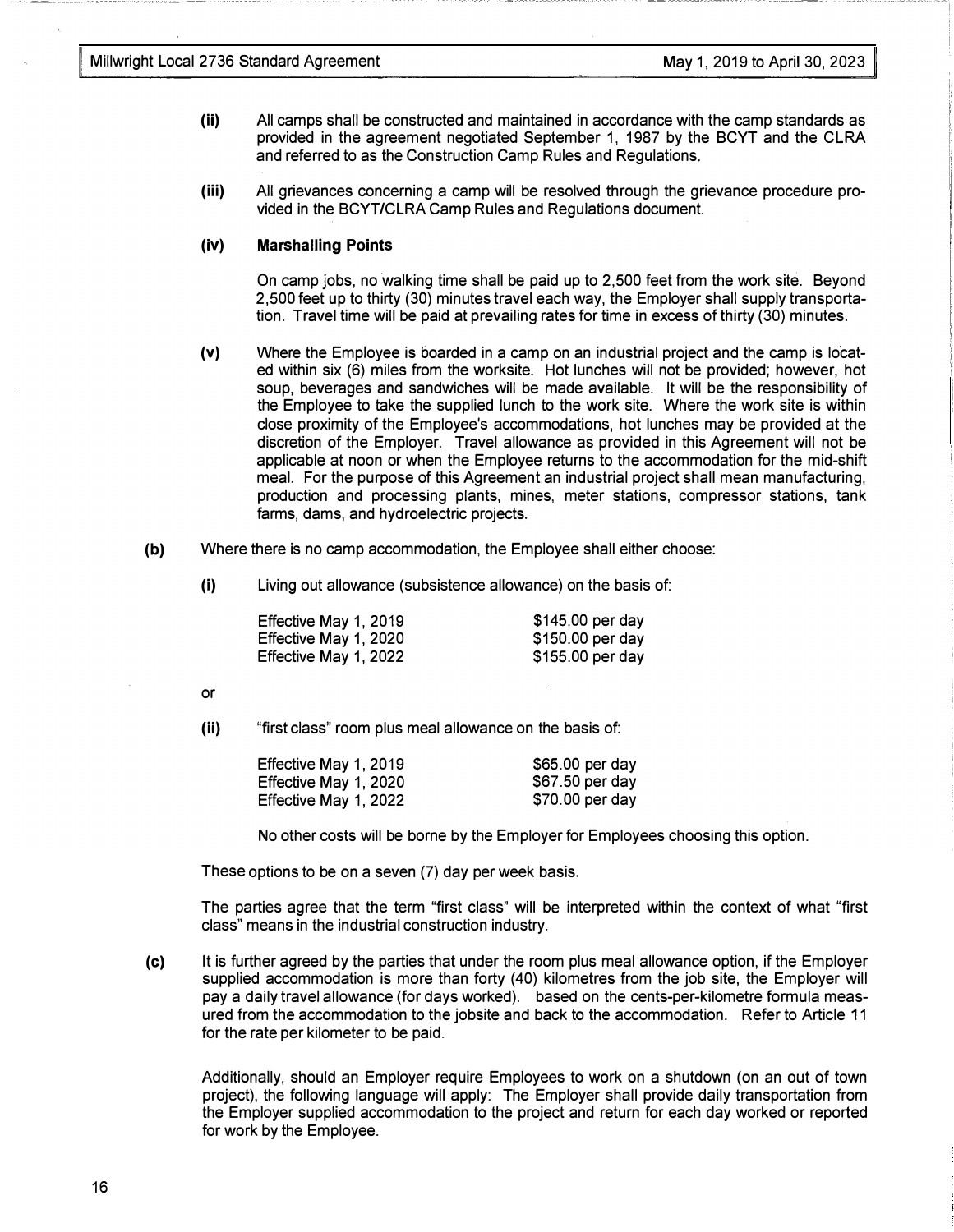Where the Employer supplied accommodation is within the 40 road kilometre free zone around the jobsite, Employer supplied transportation will be provided to the jobsite and return to the Employer supplied accommodation.

Where the Employer supplied accommodation is beyond the 40 road kilometre free zone around the jobsite, the Employer shall provide transportation plus the Employee shall receive the daily travel allowance based on the cents-per-kilometre formula from the edge of the 40 road kilometre free zone around the jobsite, both ways. Refer to Article 11 for the rate per kilometer to be paid.

If the Employer does not supply transportation as required for shutdown projects, the Employer must pay mileage allowance from the accommodation to the jobsite and return for each day worked by the Employees.

For projects located at Skookumchuck, it is agreed that daily mileage allowance of fifteen dollars (\$15.00) shall be paid for each day worked to each Employee on the room plus meal allowance option.

Notwithstanding the foregoing, Employees choosing to fly to the project, will be provided with daily ground transportation to and from the project by the Employer.

#### (d) Subsistence Allowance

- (i) On projects where the Employees choose the option of subsistence allowance, it is agreed that it shall be paid on a seven (7) days basis .. Employees reporting for work shall receive subsistence allowance for the day he initially travels and is to be paid on the Employee's first normal payday.
- (ii) An Employee shall forfeit subsistence allowance for absenteeism on any working day. When an Employee is absent on the working day immediately proceeding or following bad weather days or recognized holidays, he shall forfeit subsistence allowance for such absenteeism and for the bad weather days or recognized holidays. When Saturday is not a working day and an Employee is absent on Friday when work is available, he shall forfeit subsistence allowance for Friday and for Saturday. When Sunday is not a working day and an Employee is absent on Monday when work is available, he shall forfeit subsistence allowance for Sunday and Monday. When Friday is not a working day and an Employee is absent on Thursday when work is available, he shall forfeit subsistence allowance of Thursday, Friday and Saturday.

The above forfeiture of subsistence allowance shall be waived when the Employee's absenteeism on any working day or on Thursday, Friday and/or Monday, as outlined herein, is due to a bonafide illness or absence due to compassionate grounds satisfactory to the Employer and the Union Representative.

Forfeiture of subsistence allowance may also be waived in other cases if the reason for absenteeism is acceptable to the Employer and the Union Representative.

#### (e) Check - Out Allowance

Any member who is living in accommodation provided by the Employer may on any weekend vacate or check out of such accommodations and the Employer shall pay the member fifteen dollars (\$15.00) per day where accommodation is provided in camps. To qualify, a member must work the scheduled shift prior to weekend or statutory holiday, and the scheduled shift after weekend or statutory holiday unless mutually agreed by the member and the Employer representative.

#### ARTICLE 13.00 -GRIEVANCE PROCEDURE

13.01 "GRIEVANCE" means any difference concerning the interpretation, application, operation or any alleged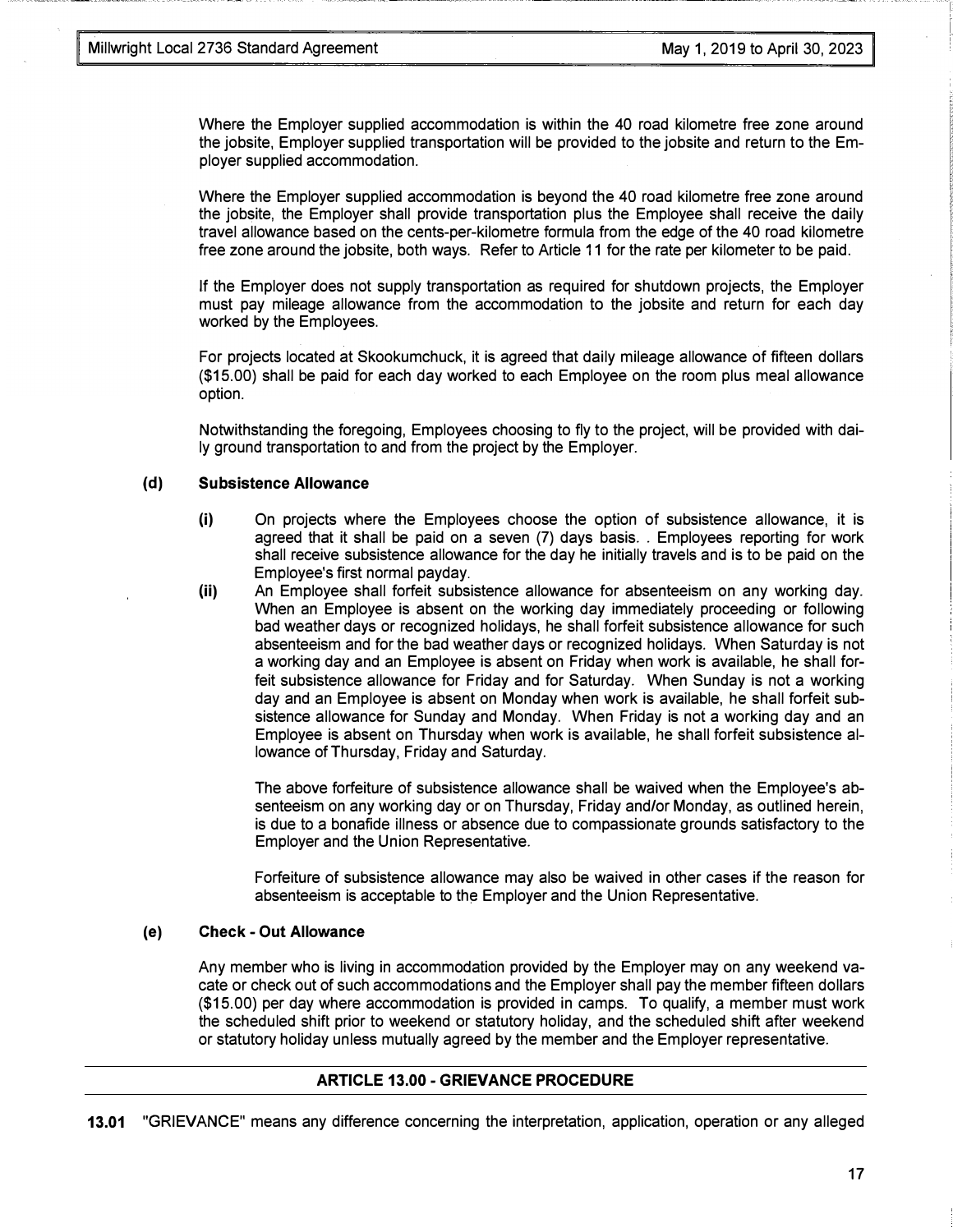violation of this Agreement, or any question as to whether any difference is arbitrable arising between the parties or persons bound by the Collective Agreement and "PARTY" means one of the parties to this Agreement.

All grievances shall be finally and conclusively settled without stoppage of any part of the Employer's work in the following manner:

- 13.02 To solve a grievance, an employee shall first either himself or accompanied by such persons as he shall choose, discuss it with his foreman, his steward, or with the Employer management, and if they agree, their decision shall be brought to the attention of Union and Management.
- 13.03 If satisfaction is not received then, within fifteen ( 15) working days of the initial occurrence of the event complained of, the griever or the Union shall file with the job superintendent or manager a grievance, in writing, which shall contain the following information:
	- (a) articles and clauses allegedly violated;
	- (b) efforts made to solve alleged violation;
	- (c) pertinent names, dates and facts concerning alleged violation.,
	- (d) remedy requested;
	- (e) signature of the griever.

Within five (5) working days of receipt of the alleged grievance described in 1 above, the Employer (Union) shall issue a reply in writing, by registered mail or by personal delivery to the griever, the job steward or a business agent of the Union involved.

- 13.04 If the grievance is not concluded pursuant to Clause 13.03, within five (5) working days, then either of the parties may notify the other party in writing of its desire to submit the difference to arbitration, and the notice shall contain a statement of the difference and the name of the first party's appointee to an arbitration board. The recipient of the notice shall within five (5) working days inform the other party of the name of its appointee to the arbitration board. The two appointees so selected shall, within five (5) working days of the appointment of the second appointee, appoint a third person who shall be the chairman.
- 13.05 If the recipient of the notice fails to appoint an arbitrator with the time limits under Clause 13.04, the appointment shall be made by the Minister of Labour upon the request of either party. If the two appointees fail to agree upon a chairman within the time limit under Clause 13.04, the appointment shall be made by the Minister of Labour upon the request of either party.
- 13.06 The arbitration board shall hear and determine the difference and shall issue an award in writing and the decision shall be final and binding upon the parties and upon any employee affected by it. The decision of a majority is the award of the arbitration board, but if there is no majority, the decision of the chairman governs and it shall be deemed to be the award of the board.
- 13.07 Each party to the difference shall bear the expense of its respective appointee to the arbitration board and the two parties shall bear equally the expenses of the chairman.
- 13.08 The arbitration board by its decision shall not alter, amend or change the terms of the Collective Agreement.
- 13.09 In lieu of this "Arbitration Board' referred to in Articles 13.04 through 13.08, a single arbitrator may be instituted by mutual agreement of the parties.
- 13.10 The Employer or the Union may institute a grievance under the terms of this Agreement.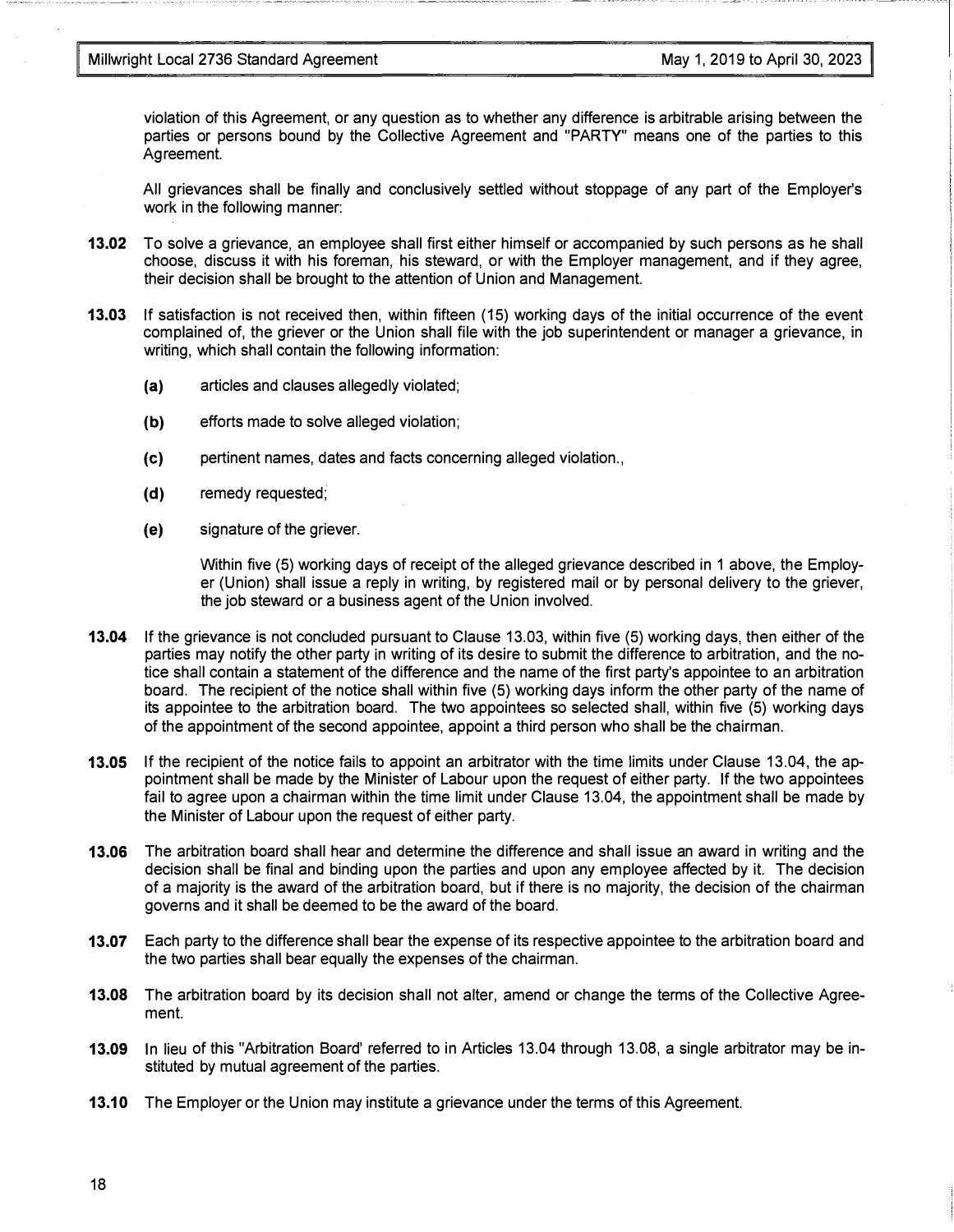Millwright Local 2736 Standard Agreement May 1, 2019 to April 30, 2023

- 13.11 The Employer may initiate a grievance with the Union providing the subject matter of the grievance has been discussed with the grieving Employer's Superintendent, the Steward, or the Union, so there will be an opportunity of dealing with the complaint. A grievance submitted to the Union by the Employer must follow the procedures of Article Thirteen (13.00) except the steps taken by the Employee and/or the Union and the Employer shall be reversed. A grievance submitted to the Employer by the union must follow the procedures of Article Thirteen (13.00).
- 13.12 No grievance shall be held to be invalid by reason of any defect of form or any technical irregularity.
- 13.13 The Arbitration Board or Arbitrator shall give its decision not later than fourteen ( 14) days after its appointment, except that with the consent of both parties, such limitation of time may be extended.
- 13.14 For the purpose of this Agreement, the time limits specified in the Grievance and Arbitration Procedures outlined herein, shall be deemed to exclude Saturdays, Sundays and recognized holidays.

#### 13.15 Millwright Joint Advisory Committee

Notwithstanding the above grievance procedures, a grievance may be referred to the Millwright Joint Advisory Committee (M.J.A.C.) by mutual consent of the parties. When a grievance is so referred the M.J.A.C.'s Co-chairpersons shall within twenty-four hours of being notified to do so, name an Arbitration Panel, all members of which shall be members of the M.J.A.C.. The Arbitration Panel shall meet within forty-eight (48) hours of being named.

- (a) The Arbitration Panel shall hear the parties and by majority vote establish if the grievance is properly before them, the terms of the question to be arbitrated; determine if the matter is arbitrable; and make its award within (5) five days of appointment except when time is extended by agreement of the parties. The Arbitration Panel may announce its decision orally; however, in all instances the award shall be delivered in writing to each of the parties, and the award of the majority of the Arbitration Panel shall be final and binding and shall be carried out forthwith.
- (b) Should a Millwright Joint Advisory Committee Arbitration Panel be unable to reach a majority decision, the matter shall revert back to the regular procedure.
- (c) The M.J.A.C. has the authority by majority vote to give a written interpretation of any section or term of this Agreement, including on a matter that is in grievance between persons bound by this Agreement.

#### ARTICLE 14.00 - UNION RIGHTS

#### 14.01 Job Stewards

Job Stewards shall be recognized on all jobs and shall not be discriminated against. The job superintendent or foreman shall be notified by the Union of the name of such job steward and in the event of a layoff or reduction in the work force, the job steward shall at all times, be given preference of continued employment until completion of the work for which he is qualified. Reasonable time shall be given to the job steward to carry out his duties.

#### 14.02 Business Agents

Business agents shall have access to all job sites covered by this Agreement, after first notifying the Employer management representative, superintendent or other designated person in charge; however, in no way will they interfere with the Employees during working hours unless permission is granted.

14.03 When the Union requests in writing that a member be granted leave of absence from the project to attend Union business, permission to do so shall not be withheld except for valid reasons: it being understood that such leave is without pay and the member will not jeopardize his/her continued employment.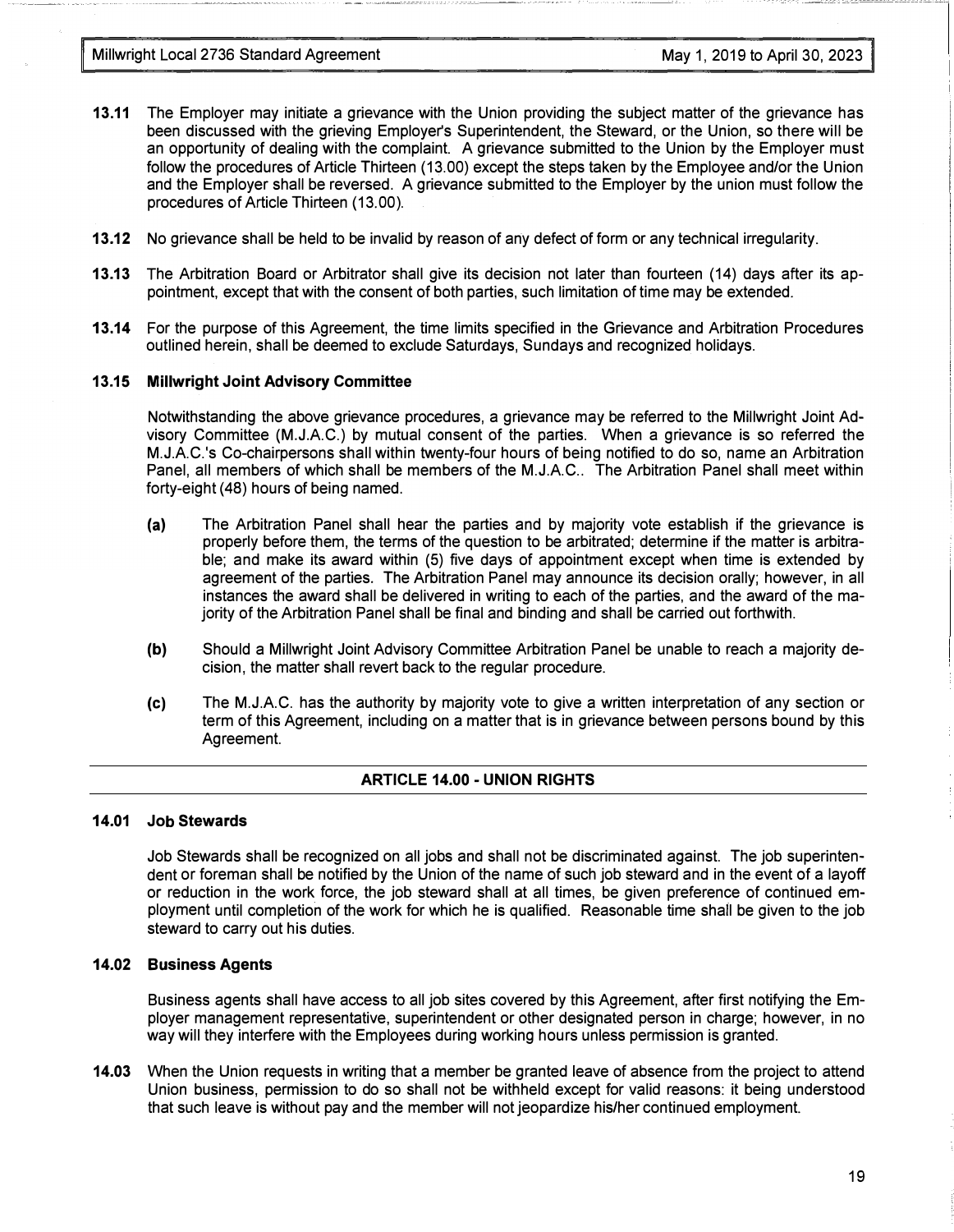#### ARTICLE 15.00- MANAGEMENT RIGHTS

15.01 The Employer has the undisputed right to operate and manage its business in all respects, subject only to the limitations expressly stated under the terms of this Agreement.

#### ARTICLE 16.00 - JURISDICTIONAL DISPUTES

- 16.01 A jurisdictional dispute is that dispute between the Union and the Employer, both party to this Collective Agreement, in respect to an assignment of trade jurisdiction to a particular building trade union.
- 16.02 There shall be no stoppage of work or lockout due to jurisdictional disputes involving various trades. All work assignments shall be made in accordance with the Procedural Rules and Regulations of the B.C. Jurisdictional Assignment Plan commonly referred to as the "JAPlan'.
- 16.03 Jurisdictional disputes are not grievable under Article Thirteen (13) of this Agreement.
- 16.04 Notwithstanding 16.02 and 16.03, all jurisdictional disputes arising between the parties to this agreement with any of the affiliated trade organizations comprising the British Columbia and Yukon Territory Building and Construction Trades Council shall be settled in accordance with the procedural rules as stipulated within the Jurisdictional Assignment Plan of British Columbia.
- 16.05 Where the Employer makes an assignment of work to another constituent union or local union of the BCBCBTU, which is challenged under the B.C. Jurisdictional Work Assignment Plan (JA Plan), the union will not make any claim or bring any independent action for back pay or any other damages through the Umpire, arbitration or the B.C. Labour Relations Board, unless the union has obtained a ruling from the Umpire in its favour, in which event the union shall be entitled to claim damages through collective agreement arbitration for non-compliance with the Umpire's ruling for the period subsequent to the ruling.

#### 16.06 Millwright Jurisdiction

The Employer signatory to this Agreement hereby agrees that Millwright Local 2736 has sole and complete jurisdiction for the work of installation, erection, maintenance, and repair of machinery that the Employer signatory to this Agreement performs in the Province of British Columbia. Millwright Local 2736 further agrees to abide by all existing jurisdictional agreements between the various building trades and the Millwright Union. The signatory Employer agrees that any person not a member of the Millwrights Local 2736 shall not perform any work within the above jurisdiction of said Local Union and further agrees that if the Employer enters into any agreement with any Union or other parties, nothing contained therein shall affect, change, negate or supersede anything contained within this Agreement, to the granting to Millwright Local 2736 of the aforesaid jurisdiction. All welding performed in the field in connection with machinery installation, erection or repair and the field fabrication of structural formations within the jurisdiction of Local Union 2736 pertaining to machinery, baseplates or frames for machinery shall be fabricated by Local 2736 members.

#### ARTICLE 17.00 - UNION SECURITY AND HIRING

17.01 When millwrights are required, foreman and general foreman excepted, they shall be hired through the Millwrights Local 2736. In addition, when the Employer requires Millwrights, the Employer shall have the right of choice of selection of the first two (2) Millwrights required per shift and shall have the right to name hire on the basis of fifty percent (50%) thereafter. The Employer agrees to employ only members in good standing of the Union as long as the Union can supply members in sufficient numbers to take care of the Employer's needs. Should the Union be unable to fulfill an order within one (1) working day, the Employer may obtain such workmen elsewhere, it being understood that such workmen, by meeting Union Tradesmen Qualifications, shall join the Union within thirty (30) days and remain a member in good standing of the Union as a condition of continuing employment.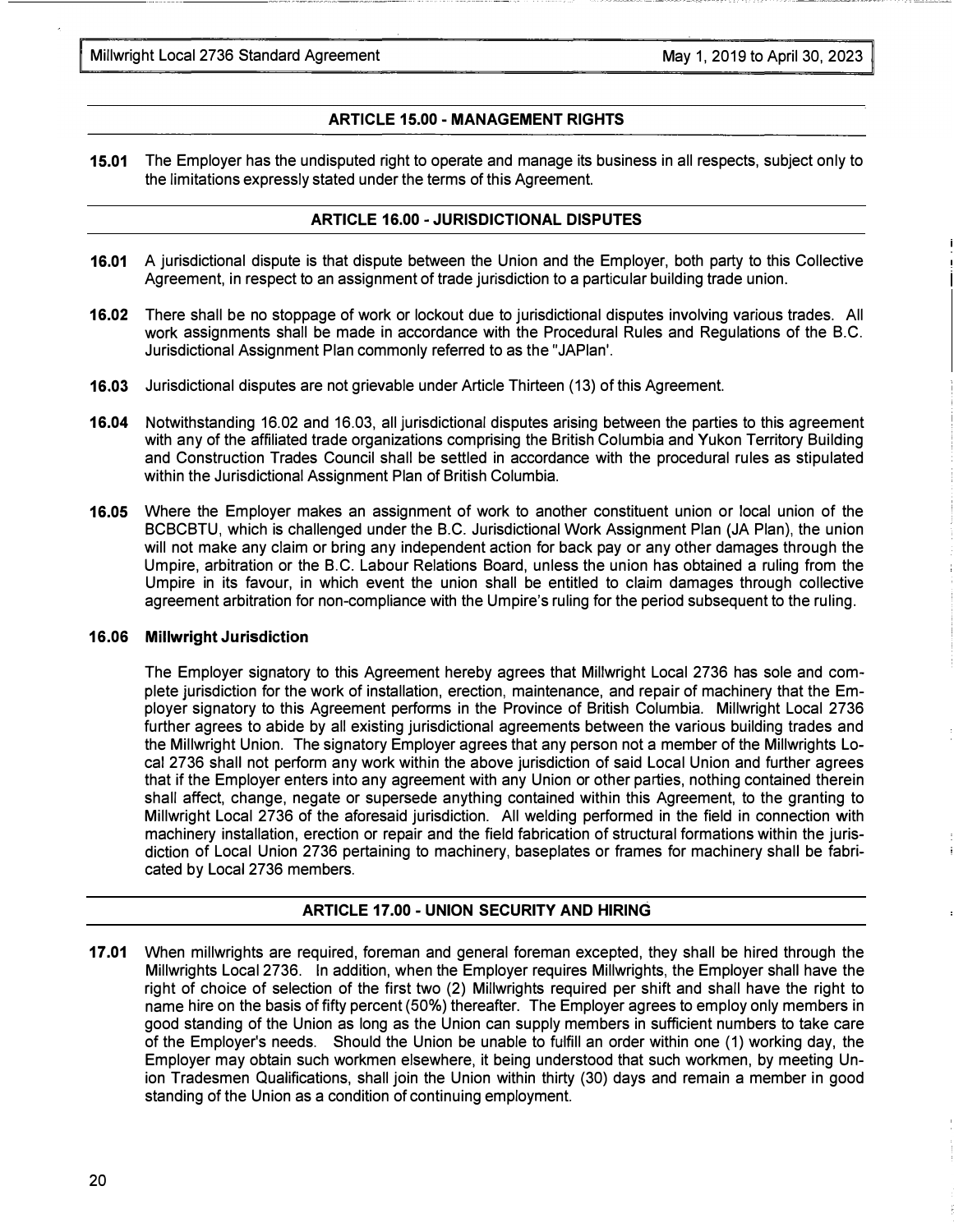#### 17.02 Foremen

All personnel designated by the Employer as Millwright Foreman or General Foreman to supervise Millwrights and/or other workers and placed in charge of work shall be a journeyman member of the Union. All instructions given to members shall be given by the Millwright Foreman or the General Foreman. Where more than six (6) members are employed, a non-working Millwright Foreman shall be employed.

#### 17 .03 Reservations

Subject to reasonable notice given to the Employer, it shall not be a violation of this Agreement for the Union to withdraw its members from a job-site or sites for;

- (a) rendering assistance to labour organizations;
- (b) refusal on the part of Union members to handle any materials, equipment, or product declared unfair by Building Trades Councils; or manufactured, assembled, or produced by an Employer whose Employees are on strike against or are locked out by an Employer. Note: The following clause is not to be misconstrued to include any work falling within the Millwright Local Union's jurisdiction.
- (c) Provided notice is given to the Employer before fifteen (15) days prior to the bid closing on any job, it shall not be a violation of this Agreement for the Union to withdraw its members from a jobsite or sites for refusal on the part of Union members to work with non-union workers.

#### ARTICLE 18.00- PROHIBITION OF STRIKES OR LOCKOUTS

18.01 The Employer agrees that there shall be no lockout during the term of this Agreement. The Union agrees that there be no strikes, stoppage of work, slow down or work to rule or other collective action, which would stop or interfere with the Employer's operations during the term of this Agreement.

#### ARTICLE 19.00 -SAFETY

19.01 The job steward or any other qualified journeyman shall be a member of the Safety Committee.

#### ARTICLE 20.00 -SAVING CLAUSE

20.01 It is not the intent of either party hereto to violate any laws or rulings or regulations of any governmental authority or agency having jurisdiction of the subject matter of this Agreement and the parties hereto agree that, in the event any provisions of this Agreement are held or constituted to be void as being in contravention of any such laws, rulings or regulations, nevertheless, the remainder of the Agreement shall remain in full force and effect and the parties shall immediately meet to negotiate new provisions to replace those held to be void.

#### ARTICLE 21.00 - REFERENCE TO GENDER

21.01 Wherever the masculine gender is used in this Agreement it shall be meant to refer equally to the feminine gender and vice versa.

#### ARTICLE 22.00- DRUG AND ALCOHOL POLICY

22.01 The Parties agree to be bound by decisions of the Drug and Alcohol Policy Committee (the "DAP") relative to the Construction Industry Substance Abuse Testing and Treatment Program Policy, including with respect to implementation of an Employee and Family Assistance Program if one is established on a multi-trade basis. A new Employer contribution to the Construction Industry of BC Substance Abuse Testing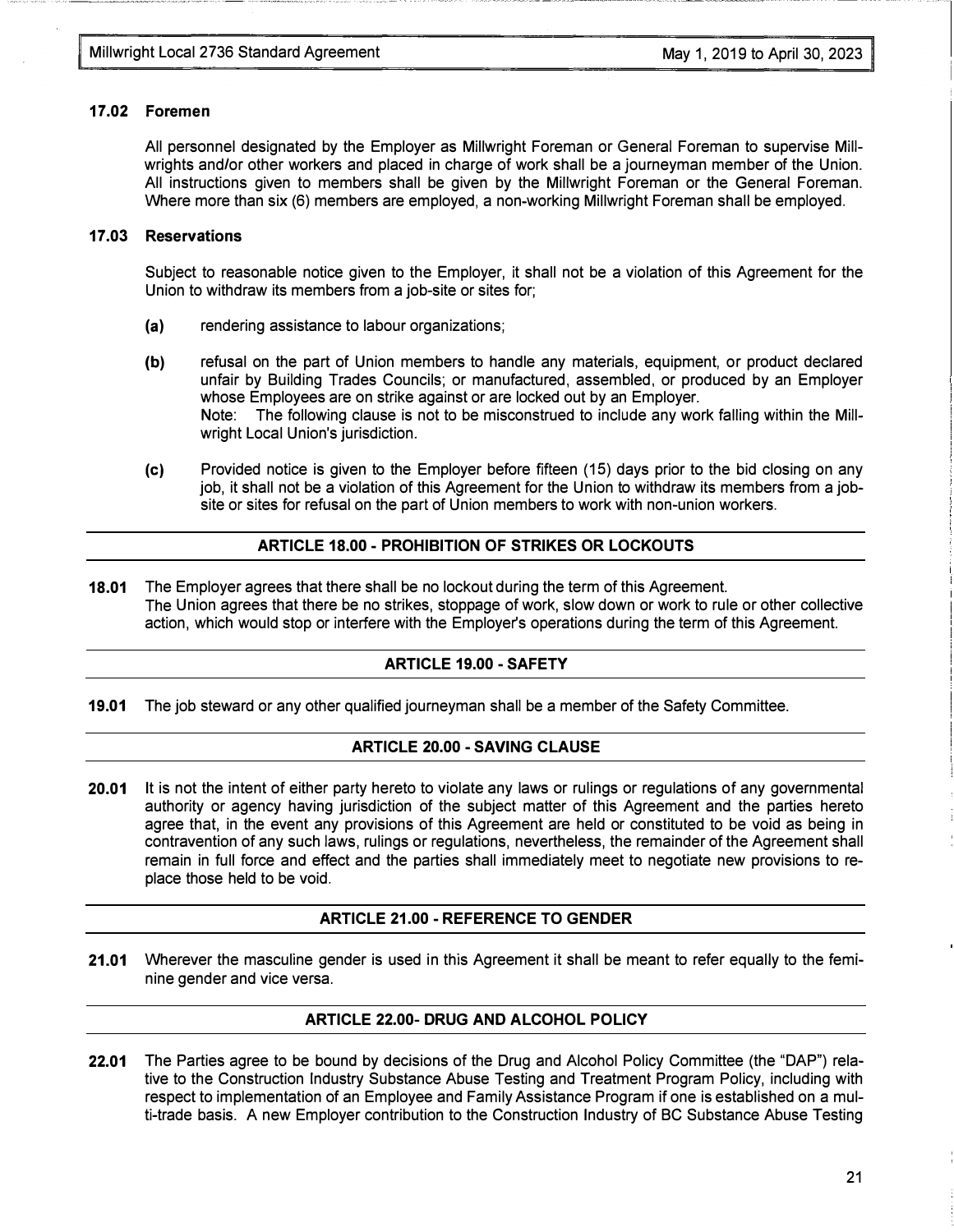and Treatment Program Policy (D&A Policy) , shall be established effective November 26, 2017. Refer to Appendix "A" for the contribution amount.

SIGNED THIS  $\cancel{Z}^{7k}$  DAY OF  $\sqrt{\mathcal{C}^{\mathcal{M}}\mathcal{C}}$  , 2019.

SIGNED ON BEHALF OF: CONSTRUCTION LABOUR RELATIONS ASSOCIATION OF BC:

**CLR President** 

**CLR Executive Board** 

SIGNED ON BEHALF OF THE UNION:

Business Manager, Millwrights, Local 2736

M. Marco Business Agent, Millwrights, Local 2736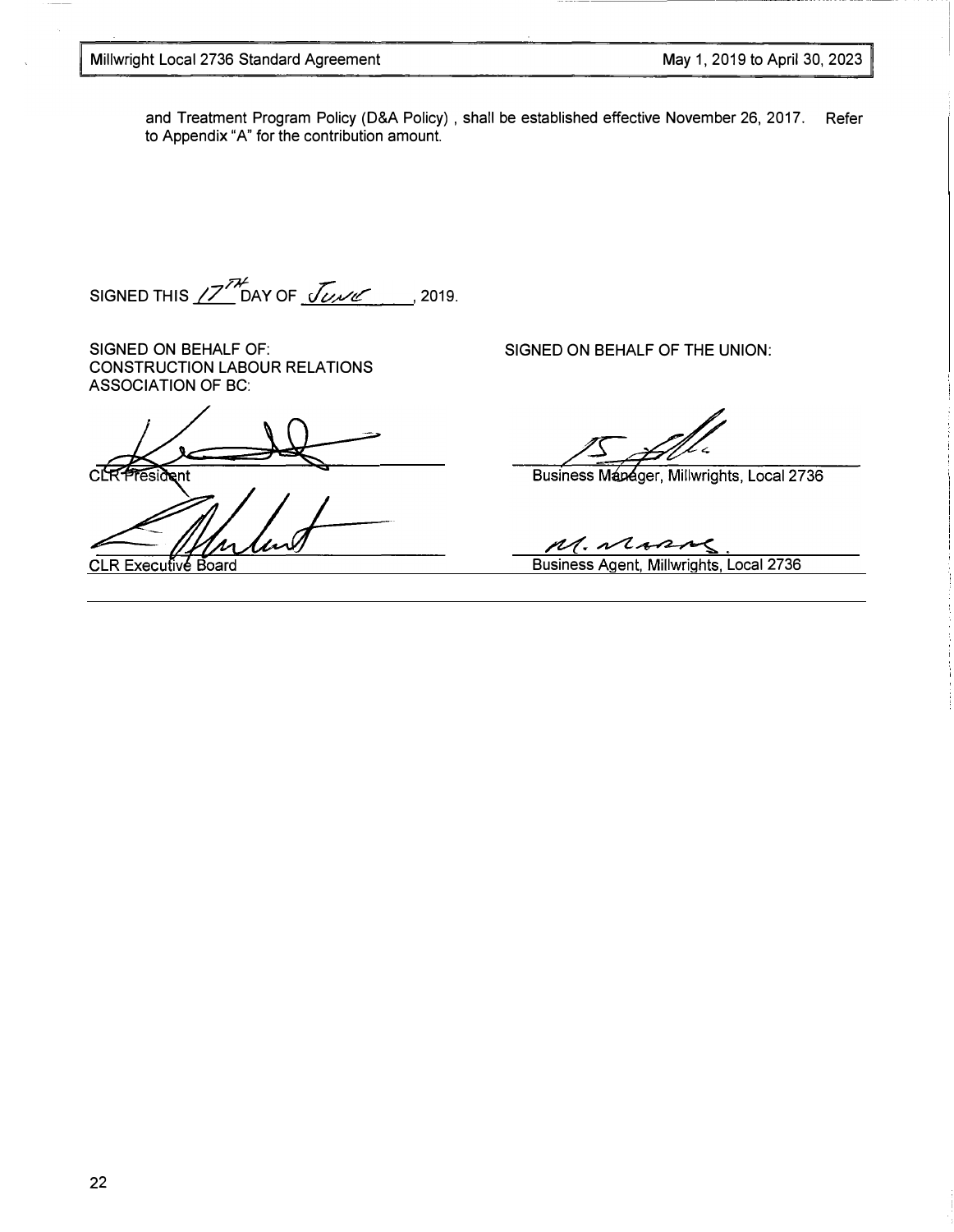# Letter of Understanding - Saturday Overtime Rates

To assist the Parties in the securing of more of the current market share of work in the Construction Industry in the Province of BC, a committee of equal representation from the BCBCBTU and CLR shall be established within six (6) months from the date of these recommendations and shall meet on a quarterly basis thereafter to determine the effect the following amendment has had on the securing of new contracts by CLR. CLR (and its members) shall provide the committee with such information as required to make the determination.

For the term of the renewed collective agreement expiring on April 30, 2023 unless renewed by mutual agreement, effective the first of the month following the date of implementation of these recommendations (July 1, 2019), overtime for the first ten (10) hours on Saturdays shall be paid at the rate of time and one-half (1.5x) times the applicable straight time hourly rate and double time thereafter.

SIGNED THIS  $\mathcal{I}^{S}$  DAY OF  $\sqrt{\mathcal{L} \mathcal{L}}$  , 2019.

SIGNED ON BEHALF OF: CONSTRUCTION LABOUR RELATIONS ASSOCIATION OF BC:

CLR Executive Board

SIGNED ON BEHALF OF THE UNION:

Business Manager, Millwrights, Local 2736

 $n\lambda$ .  $n\lambda$ 

Business Agent, Millwrights, Local 2736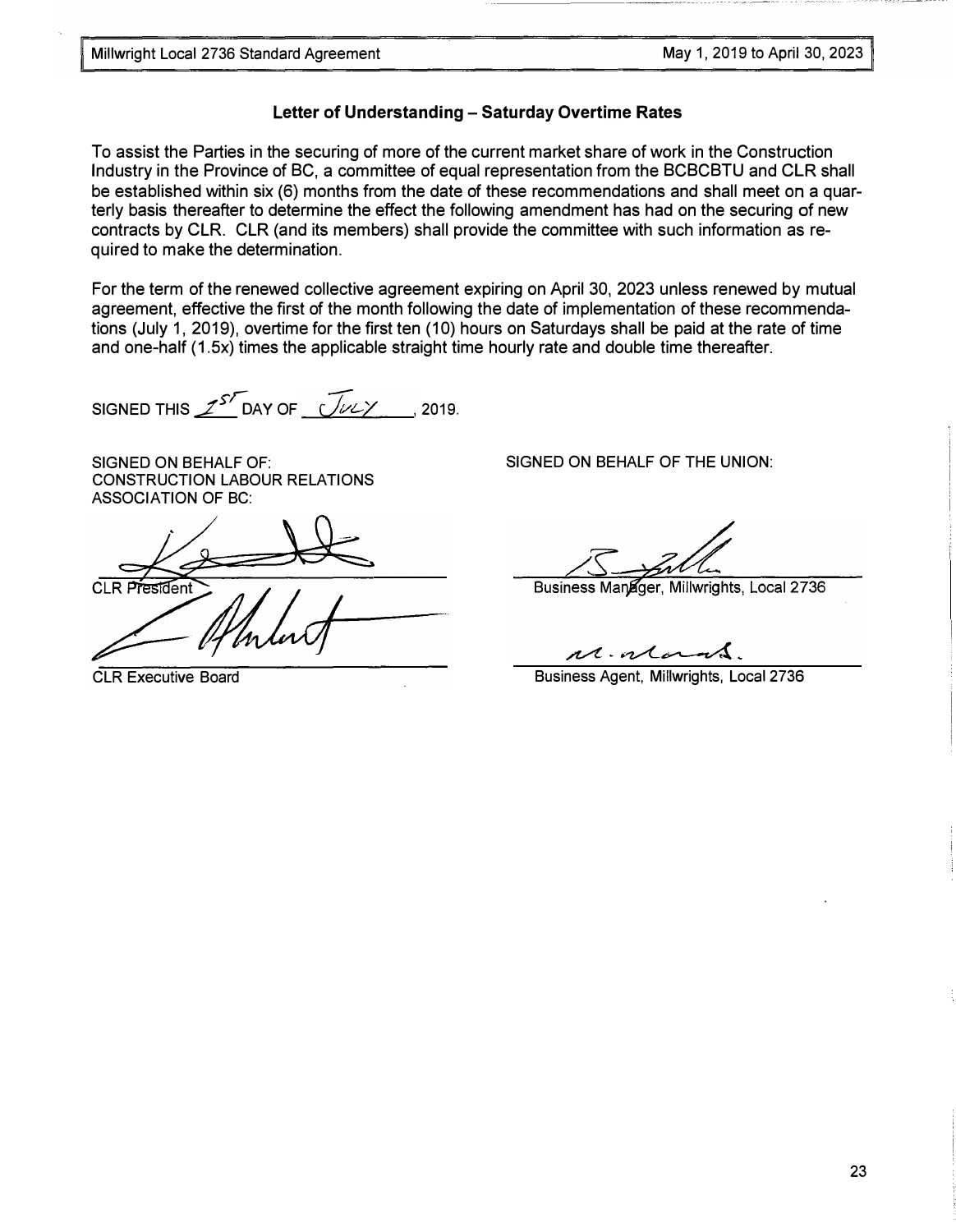## May 1, 2019 to April 30, 2023

## APPENDIX "A" - WAGE AND BENEFITS SUMMARY

## Millwrights Local 2736 Standard Agreement

|                                                               |      |                                                    |                                               | May 1, 2018                        |                           |                                             |                                              | June 17, 2019                      |                           |
|---------------------------------------------------------------|------|----------------------------------------------------|-----------------------------------------------|------------------------------------|---------------------------|---------------------------------------------|----------------------------------------------|------------------------------------|---------------------------|
| <b>Breakdown of Monetary Package</b>                          |      | <b>Straight Time</b><br><b>Hourly Wage</b><br>Rate | Vacation<br>8.<br><b>Holiday Pay</b><br>(12%) | Total<br>Employer<br>Contributions | Total Monetary<br>Package | <b>Straight Time</b><br>Hourly Wage<br>Rate | Vacation<br>ጼ<br><b>Holiday Pay</b><br>(12%) | Total<br>Employer<br>Contributions | Total Monetary<br>Package |
| Milwright General Foreman                                     | 120% | \$52.38                                            | \$6.29                                        | \$10.175                           | \$68.845                  | \$53.16                                     | \$6.38                                       | \$10.195                           | \$69,735                  |
| <b>Milwright Foreman</b>                                      | 115% | \$50.20                                            | \$6.02                                        | \$10.175                           | \$66.395                  | \$50.95                                     | \$6.11                                       | \$10.195                           | \$67.250                  |
| Millwright Journeyperson                                      | 100% | \$43.65                                            | \$5.24                                        | \$10.175                           | \$59,065                  | \$44,30                                     | \$5,32                                       | \$10,195                           | \$59,815                  |
| Milwright Apprentices:                                        |      |                                                    |                                               |                                    |                           |                                             |                                              |                                    |                           |
| after 6 months served and completed                           | 90%  | \$39.29                                            | \$4.71                                        | \$10.175                           | \$54.175                  | \$39.87                                     | \$4.78                                       | \$10.195                           | \$54.845                  |
| 4 <sup>th</sup> Year (following successful completion of exam | 85%  | \$37.10                                            | \$4.45                                        | \$10.175                           | \$51.725                  | \$37.66                                     | \$4.52                                       | \$10.195                           | \$52,370                  |
| after 6 months served and completed                           | 80%  | \$34.92                                            | \$4.19                                        | \$10.175                           | \$49.285                  | \$35.44                                     | \$4.25                                       | \$10.195                           | \$49,885                  |
| 3rd Year (following successful completion of exam             | 75%  | \$32.74                                            | \$3.93                                        | \$10.175                           | \$46.845                  | \$33.23                                     | \$3.99                                       | \$10.195                           | \$47.410                  |
| after 6 months served and completed                           | 70%  | \$30.56                                            | \$3.67                                        | \$10.175                           | \$44,405                  | \$31.01                                     | \$3.72                                       | \$10.195                           | \$44.925                  |
| 2 <sup>nd</sup> Year (following successful completion of exam | 65%  | \$28.37                                            | \$3.40                                        | \$10.175                           | \$41.945                  | \$28.80                                     | \$3.46                                       | \$10.195                           | \$42,450                  |
| after 6 months served and completed                           | 60%  | \$26.19                                            | \$3.14                                        | \$10.175                           | \$39,505                  | \$26.58                                     | \$3.19                                       | \$10.195                           | \$39.965                  |
| 1 <sup>st</sup> Year                                          | 55%  | \$24.01                                            | \$2.88                                        | \$10.175                           | \$37.065                  | \$24.37                                     | \$2.92                                       | \$10.195                           | \$37.480                  |

| <b>Employer Contributions</b>                               |   | May 1, 2018 | June 17, 2019 |
|-------------------------------------------------------------|---|-------------|---------------|
| <b>Union Benefit Plan</b>                                   | Е | \$2.735     | \$2.735       |
| Union Pension Plan                                          | Ε | \$6.10      | \$6.10        |
| <b>CLR Dues</b>                                             | w | \$0.13      | \$0.13        |
| <b>Rehabilitation Fund</b>                                  | w | \$0.02      | \$0.04        |
| <b>JAPlan</b>                                               | w | <b>N/A</b>  | <b>N/A</b>    |
| <b>BCBCBTU Fund</b>                                         | w | \$0.05      | \$0.05        |
| <b>D&amp;A Policy</b>                                       | w | \$0.01      | \$0.01        |
| Milwright Training Plan Fund                                | w | \$0.69      | \$0.69        |
| Milwright Administration Fund                               | W | \$0.14      | \$0.14        |
| Millwrights Local 2736 Organizing Fund                      | w | \$0.10      | \$0.10        |
| Health & Welfare Administration Fund (0.05) WCB Fund (0.05) | w | \$0.10      | \$0.10        |
| Pension Administration Fund                                 | w | \$0.10      | \$0.10        |
| Total Employer Contributions - Straight Time Hours<br>ŀ.    |   | \$10.175    | \$10,195      |
| * Total Employer Contributions - 1.5X Overtime Hours        |   | \$15.113    | \$14.613      |
| Total Employer Contributions - 2X Overtime Hours<br>ŀ۰      |   | \$20.15     | \$19,030      |

| <b>Employee Deductions</b>     |        | May 1, 2018<br>\$1.18                   |              |  | June 17, 2019<br>1.18            |                              |              |  |
|--------------------------------|--------|-----------------------------------------|--------------|--|----------------------------------|------------------------------|--------------|--|
| Field Dues - Hours Earned      |        |                                         |              |  |                                  |                              |              |  |
| CIRP - Rehab Fund Hours Worked |        | \$0.00                                  |              |  | \$0.04                           |                              |              |  |
|                                |        | <b>Total Employee Deductions</b>        |              |  | <b>Total Employee Deductions</b> |                              |              |  |
|                                |        | Straight Time 1.5X Overtime 2X Overtime |              |  |                                  | Straight Time 11.5X Overtime | 2X Overtime  |  |
|                                | Hours  | <b>Hours</b>                            | <b>Hours</b> |  | Hours                            | Hours                        | <b>Hours</b> |  |
| All Employee Classifications   | \$1.18 | \$1.77                                  | \$2.36       |  | \$1.22                           | \$1.81                       | \$2.40       |  |

NOTE: JAPlan contributions are currently suspended until further notice.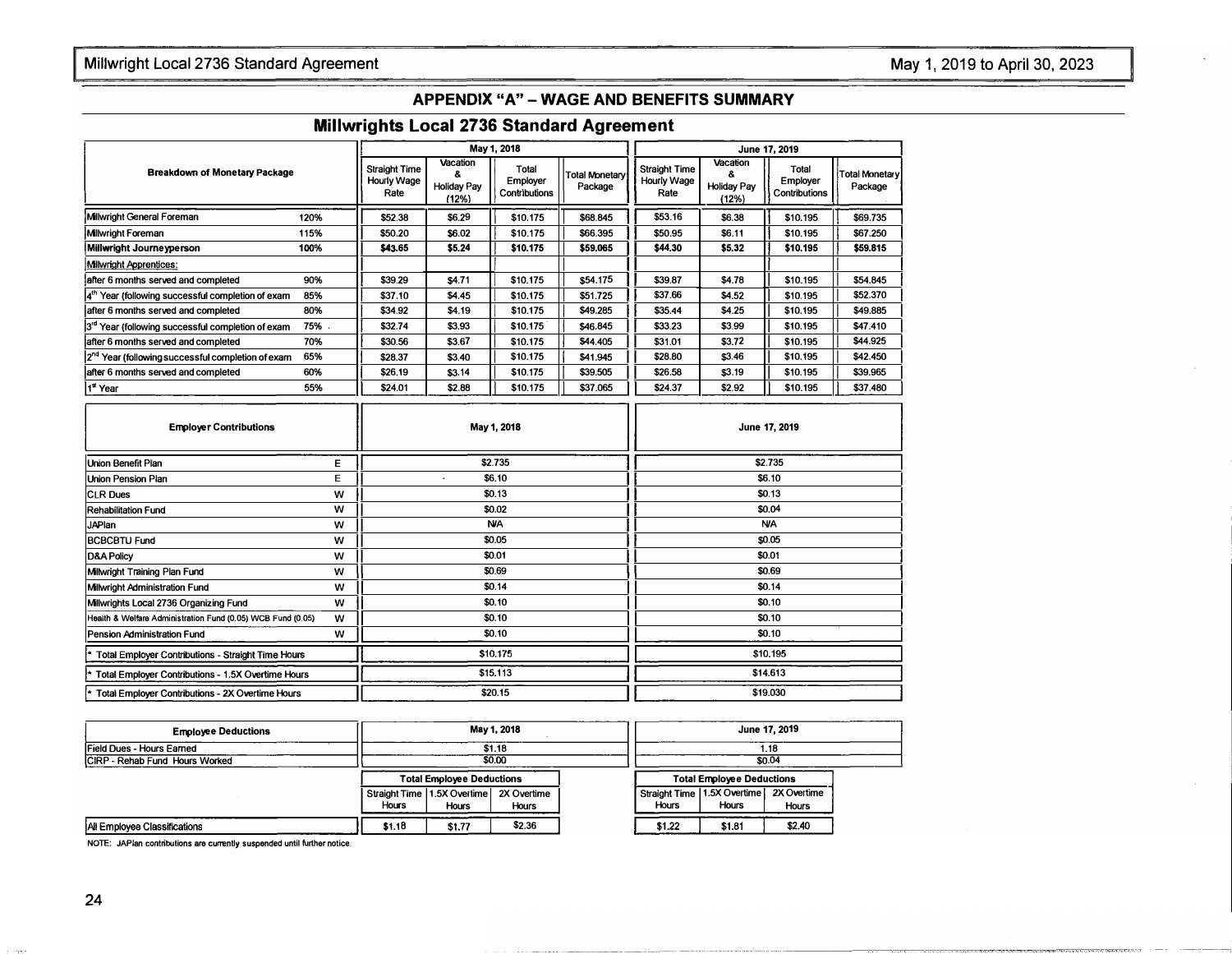APPENDIX "B" - MAP



25